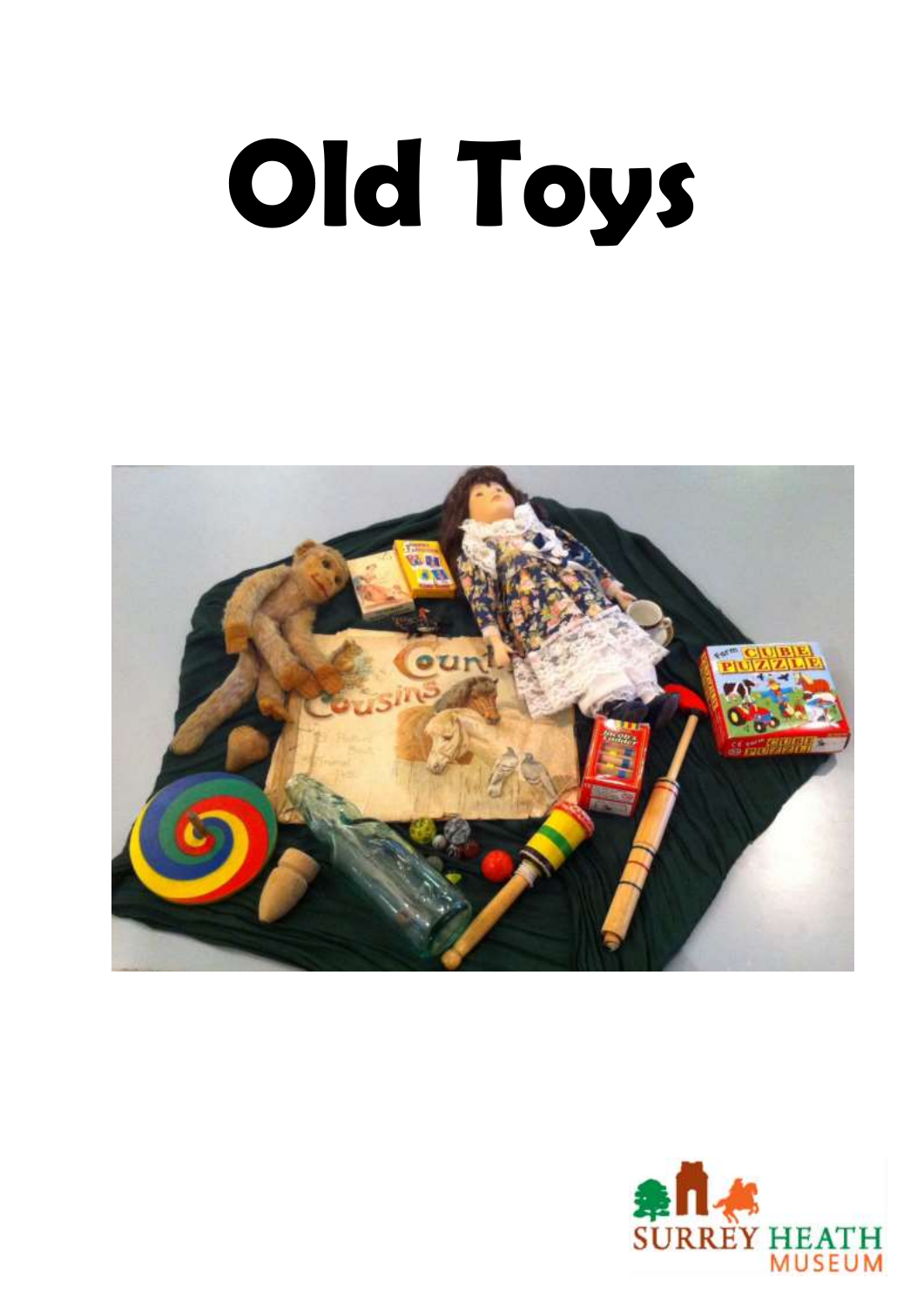#### **General Information**

There is evidence that toys have been played with all over the world since early times. There are several examples of toys from very ancient civilisations that are still in existence.

In Medieval times, toys such as kites, toy soldiers, hobby horses and push and pullalong animals were given to children to play with. The simplest toys were made from wood and bone, but the children from wealthy families were also given toys made from bronze, glass and even silver.

During the 16th century, Germany led the way in the manufacture of toys. Woodcarving was a traditional countryside craft and, among the cities, Nuremberg became a centre for toy making. By the 18th century, German toys were being exported to America, England, Italy and Russia.

In the 19th century, Victorian children had far fewer toys than today's children. Toys such as rocking horses, dolls' houses and Noah's Arks were only for the wealthy, and many toys such as intricately dressed dolls were so expensive and precious that their young owners were never allowed to play with them.

In the 1900s, the cost of toys meant that most were far beyond the means of ordinary working people. Children from poor families were sent out to work at a very young age and so had very little time for playing, and even those from better-off homes were expected to keep busy helping at home. Playing was normally regarded as a waste of time.

At the beginning of the 19th century, even in the houses of the rich, most toys were judged for their educational value alone - dolls and dolls' houses were designed to teach girls the basic facts about household management and 'dissected puzzles' and card games were given to children to promote their factual learning.

Attitudes changed gradually as the century progressed and this, together with the spread of industrialisation, meant that an increasing number of families were able to afford the new toys coming onto the market. Mass produced, and therefore cheaper, tin toys flooded in from Germany and mechanical toys, clockwork railways and lead soldiers became increasingly popular. Machine-made paper, photography and new printing processes brought a whole new range of books and magazines, specially written for children too. In the second half of the 19th century, toys were more commonly made from metal rather than wood.

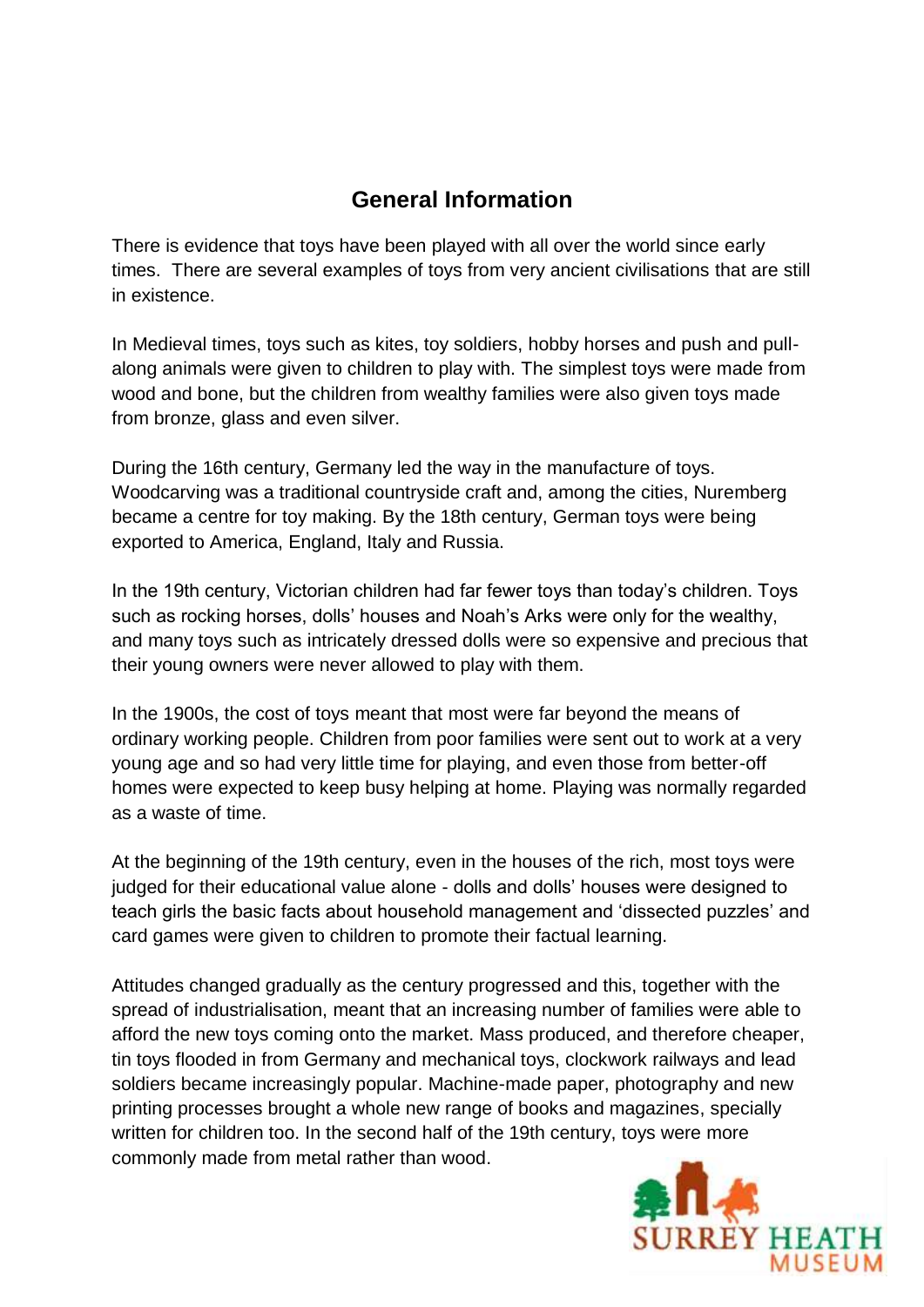# **Children's Book**



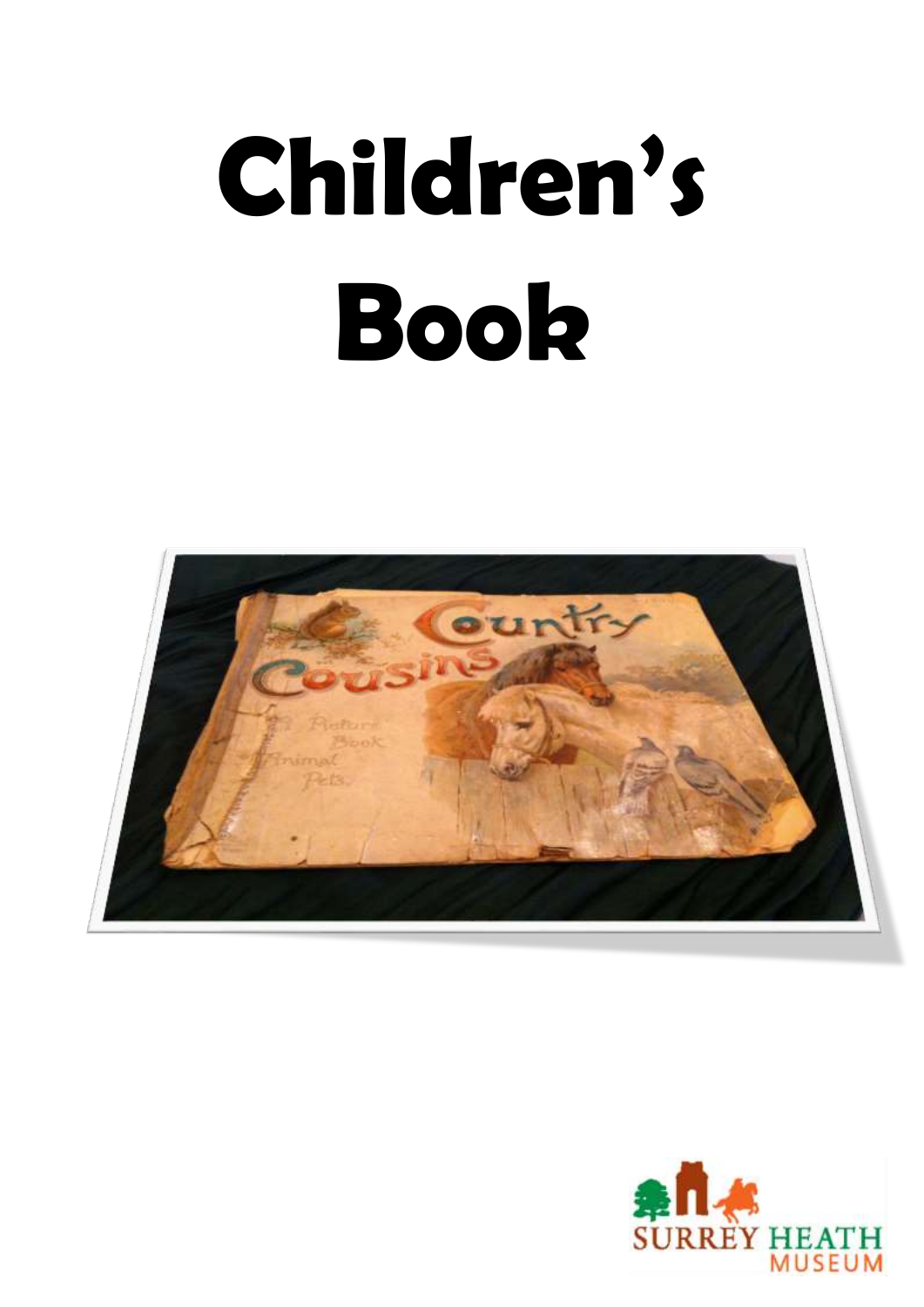# **Children's Book**

In early Victorian times, books were mainly used for instruction, and moral lessons. However, during the Victorian era a law was introduced which limited the number of hours children could work. Compulsory education was also introduced and this meant that many more children could read, and had the time to do so. This change, along with other changes in social attitudes towards children, meant that story books, rhymes and fairy tales became popular.

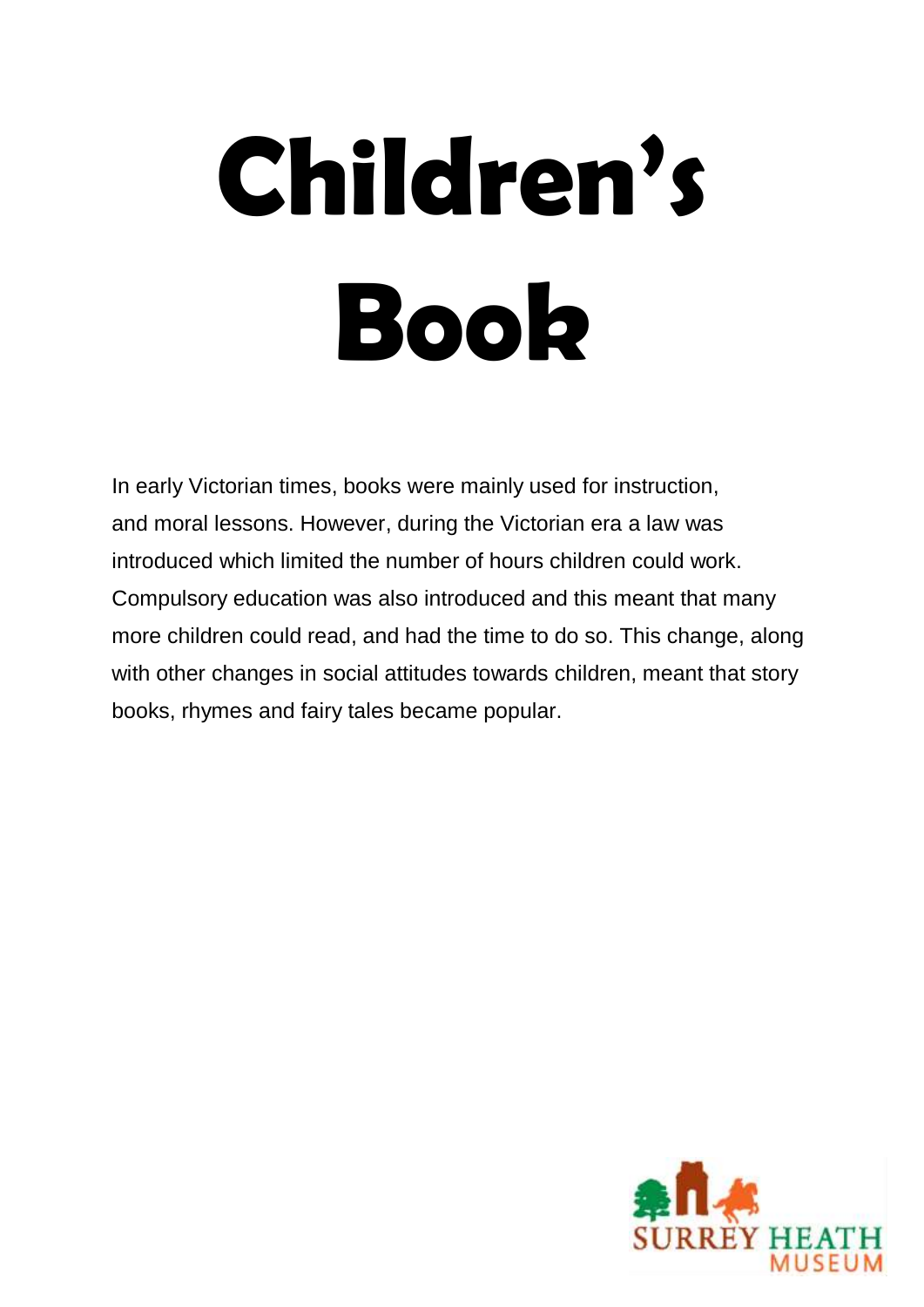#### **Soft Toy Monkey**



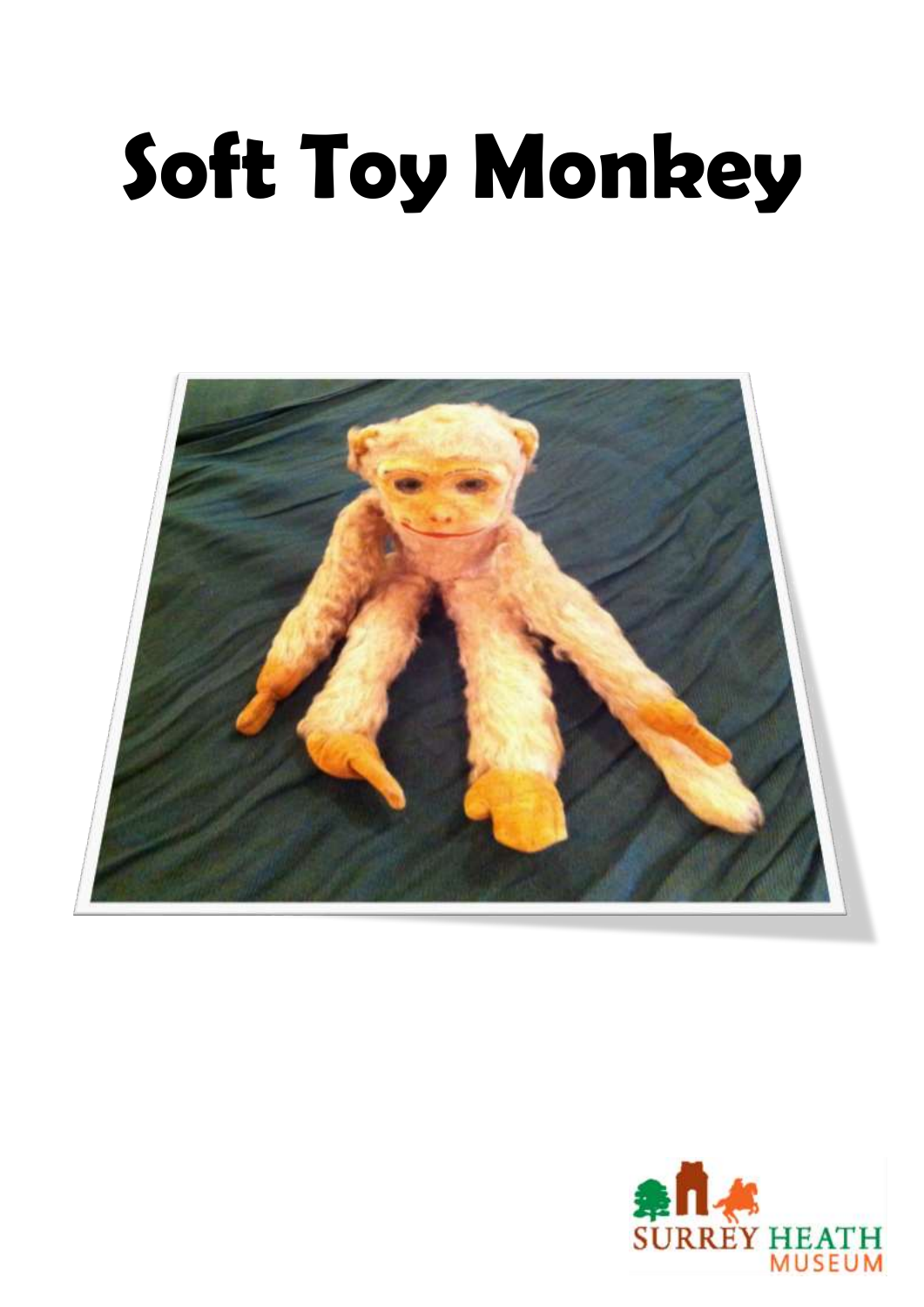#### **Soft Toy Monkey**

Prior to the late 1800s soft toys were homemade and individualistic, often stuffed with cloth, sawdust or straw.

However, in 1880 the German Steiff company used new technology to develop upholstery to make their stuffed toys.

Our monkey has been very well looked after as he from the 1930s - so please be careful with him.

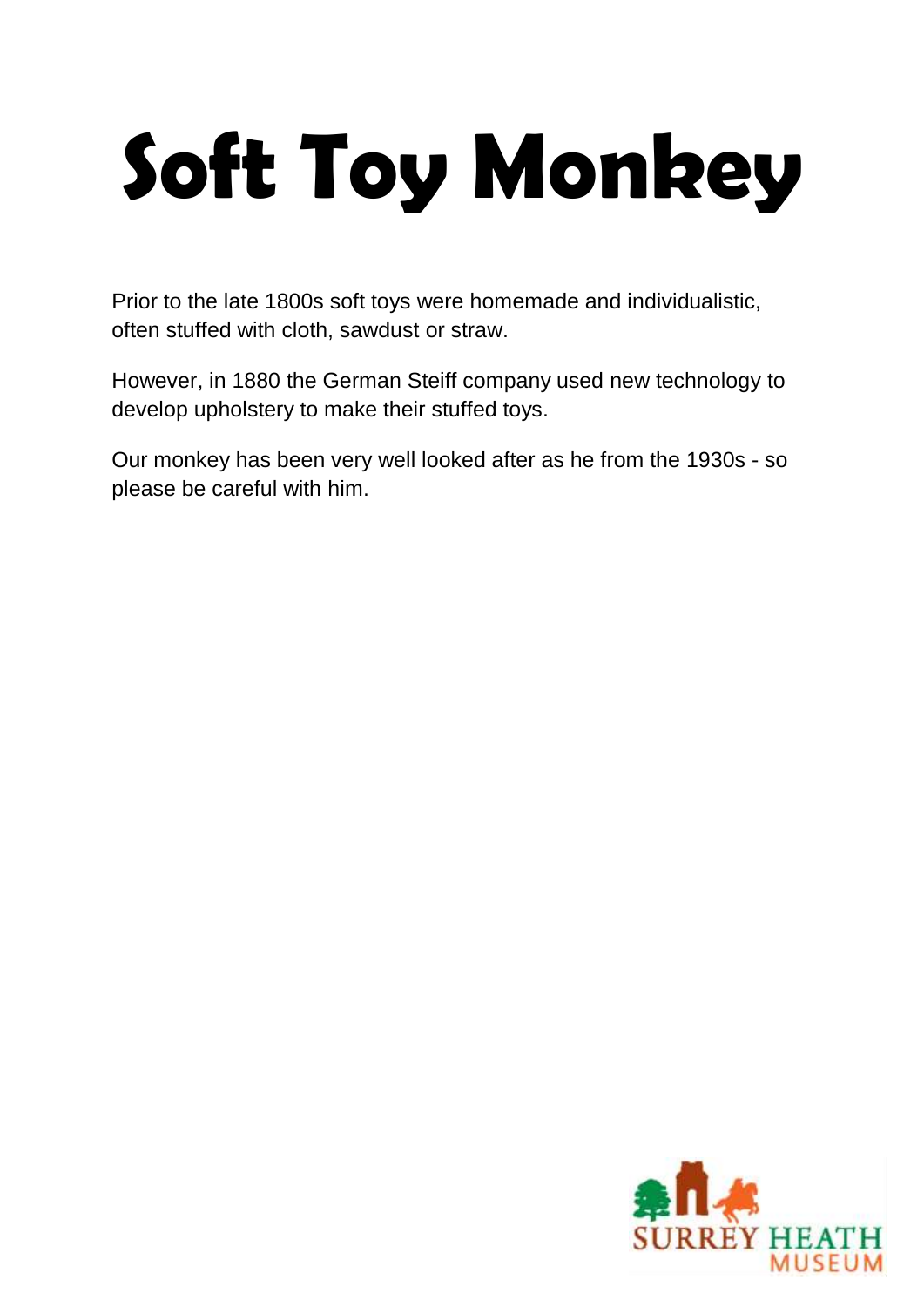#### **Doll with Miniature Cup & Saucer**



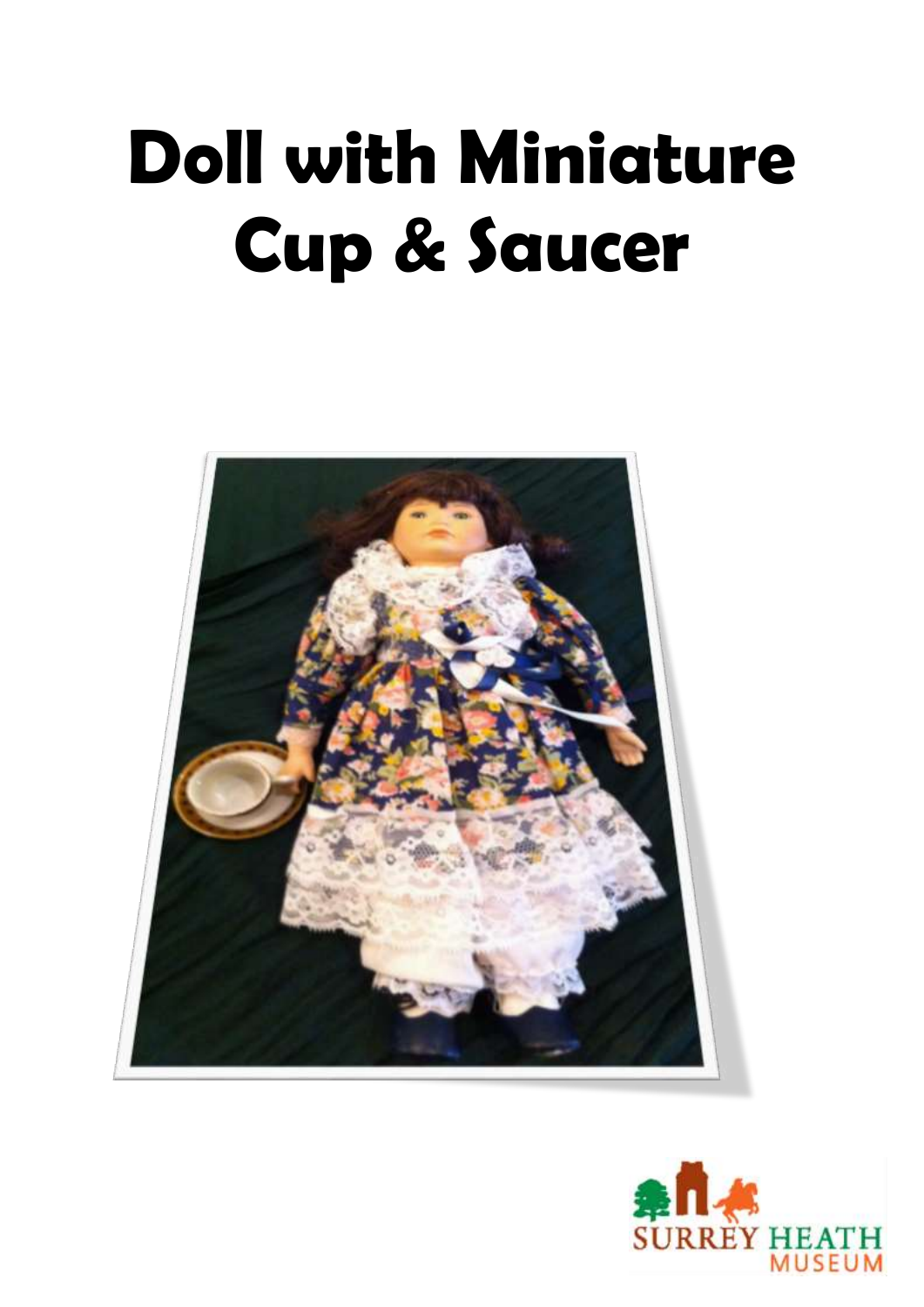#### **Doll with Miniature Cup & Saucer**

Dolls have been around for thousands of years and used all over the world. In Victorian times dolls were made from a variety of materials such as rags, wood, papier-mâché, wax and porcelain. They weren't actually intended for playing with, but were made as ornaments, dressed in fabulously detailed clothes of the period.

Many dolls were made up of different materials - a porcelain head could be combined with a papier mache body, or a china head with a leather body. Therefore, if you accidentally broke your doll's head you could go to a doll hospital and get it replaced.

As toys got cheaper, dolls became more of a toy item than an ornament. Dolls were often bought for girls to help them learn the skills of motherhood.

In our loans box we have a doll very much like the type of ornamental dolls the early Victorians would have had, she even has her own tea cup and saucer. Her body is soft, but her hands and head are made from china.

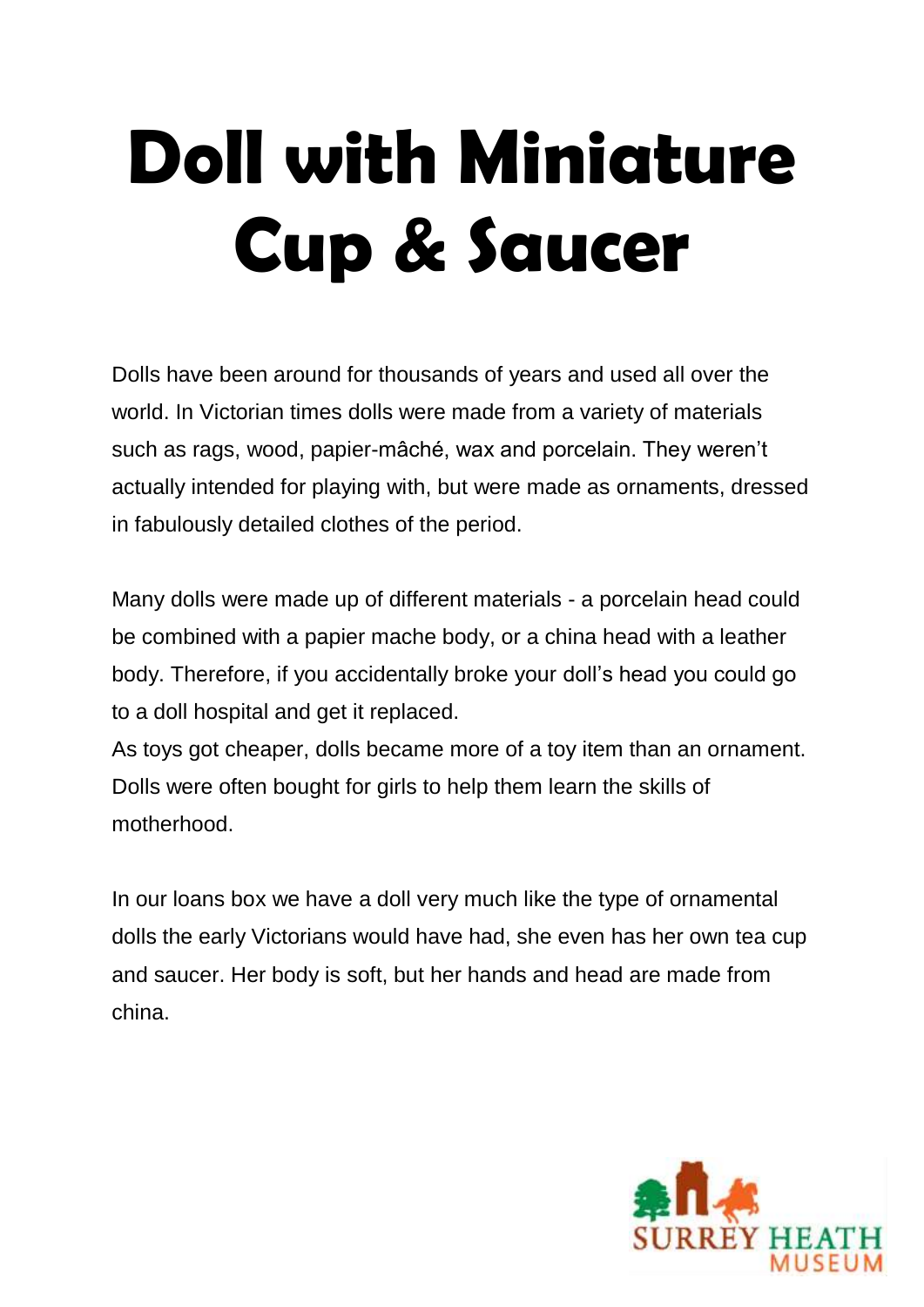# **Spinning Tops**



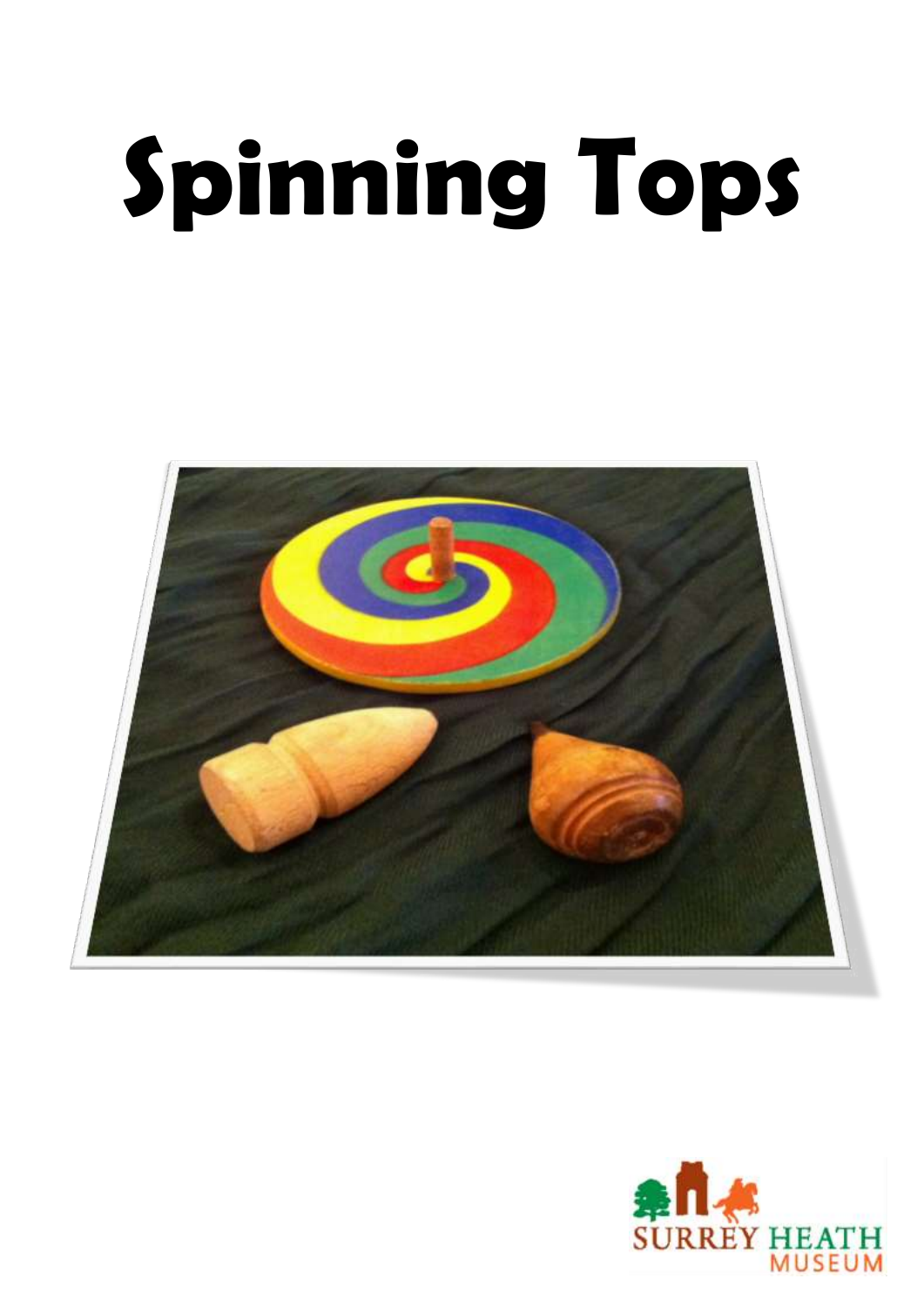# **Spinning Tops**

Spinning tops have been a popular children's toy since ancient times. They could be simple wooden or pottery tops, or much more elaborate and decorated tops made from metal or other precious materials. Poor children could easily turn what would seem like rubbish into a spinning top, whereas rich children may have had elaborate metal spinning tops. Tops based on the Victorian metal spinning tops are still available in toy shops today, although they are often made of plastic.

In our loans box we have three different spinning tops. The colourful one is very modern, but is still made from wood. The lighter coloured top is from a whip and top set, although it is missing its whip. The whip would be wound around the top of the spinning top and pulled away quickly to make the spinning top spin. The darker coloured one is the oldest and it is missing the stick at the top which would have been used to spin it.

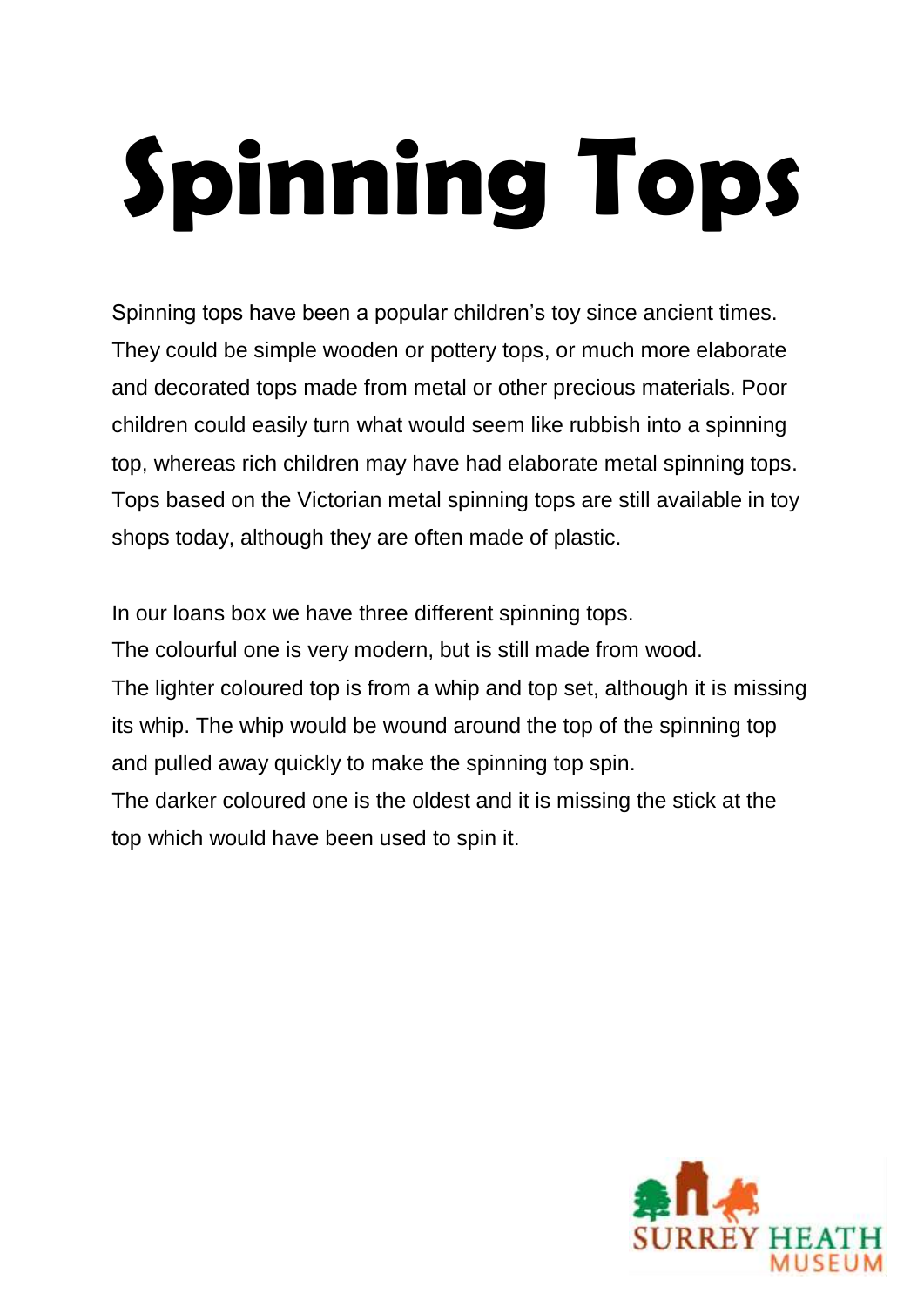#### **Glass Bottle and Marbles**



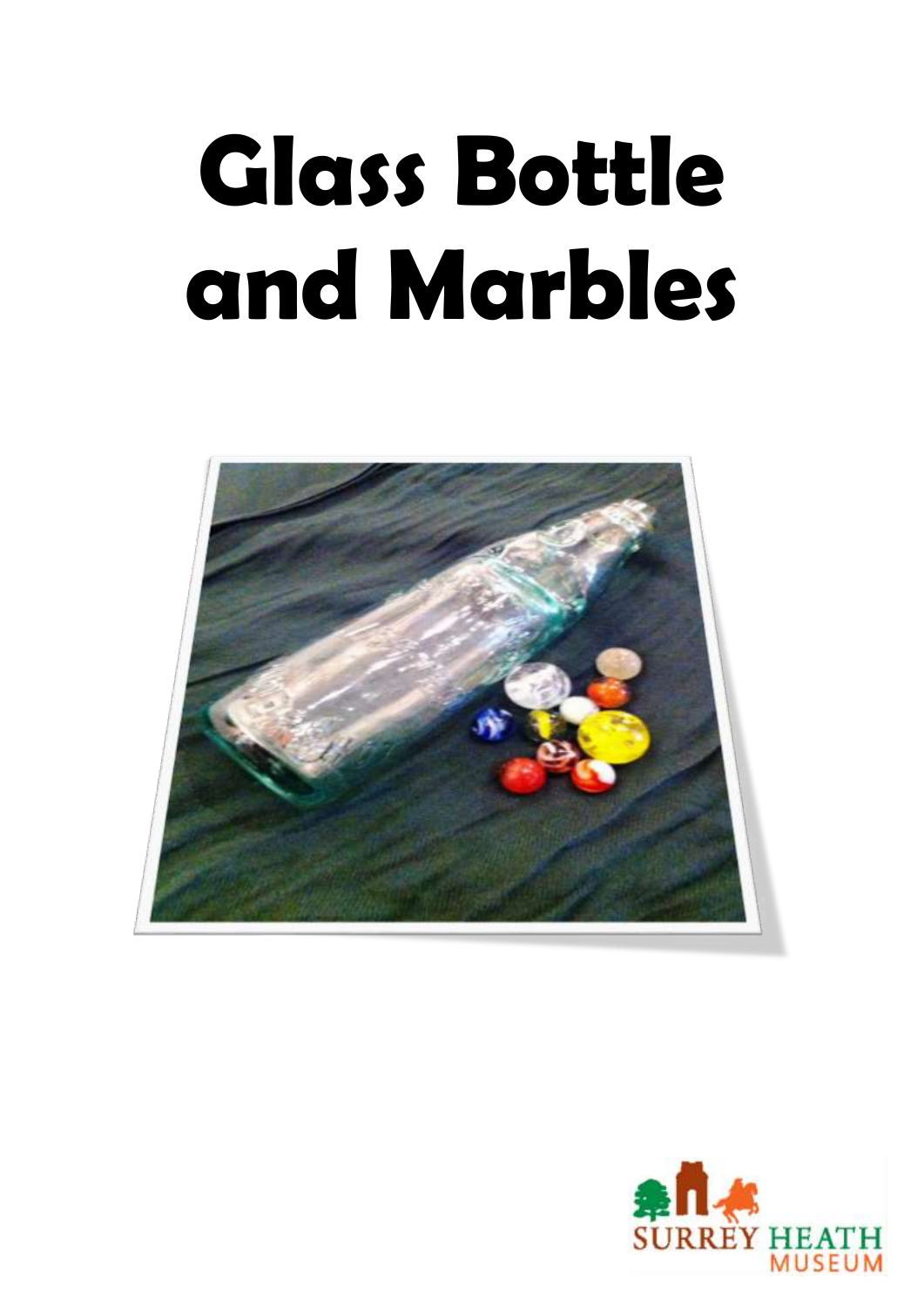#### **Glass Bottle and Marbles**

No one really knows where marbles originated from. They have been found in ancient civilisations all over the world. The first marbles were simply stones that had been polished smooth by a running river. Next, people made them by hand from clay, this was done up until 1884 when they were first mass produced in America. Then, in 1915, marbles were made out of glass.

In our loans box we have 10 marbles, two 'Kings' and 8 smaller ones. There are many different games you can play with marbles and no one set of rules.

In the loans box we also have a Victorian fizzy drinks bottle. The glass ball inside it is the stopper; when it is full the liquid pushes the glass ball to the top. For poorer Victorian children, who couldn't afford to buy marbles, a good way to get some was to smash open these bottles and get the glass ball out – but please don't do this to our bottle.

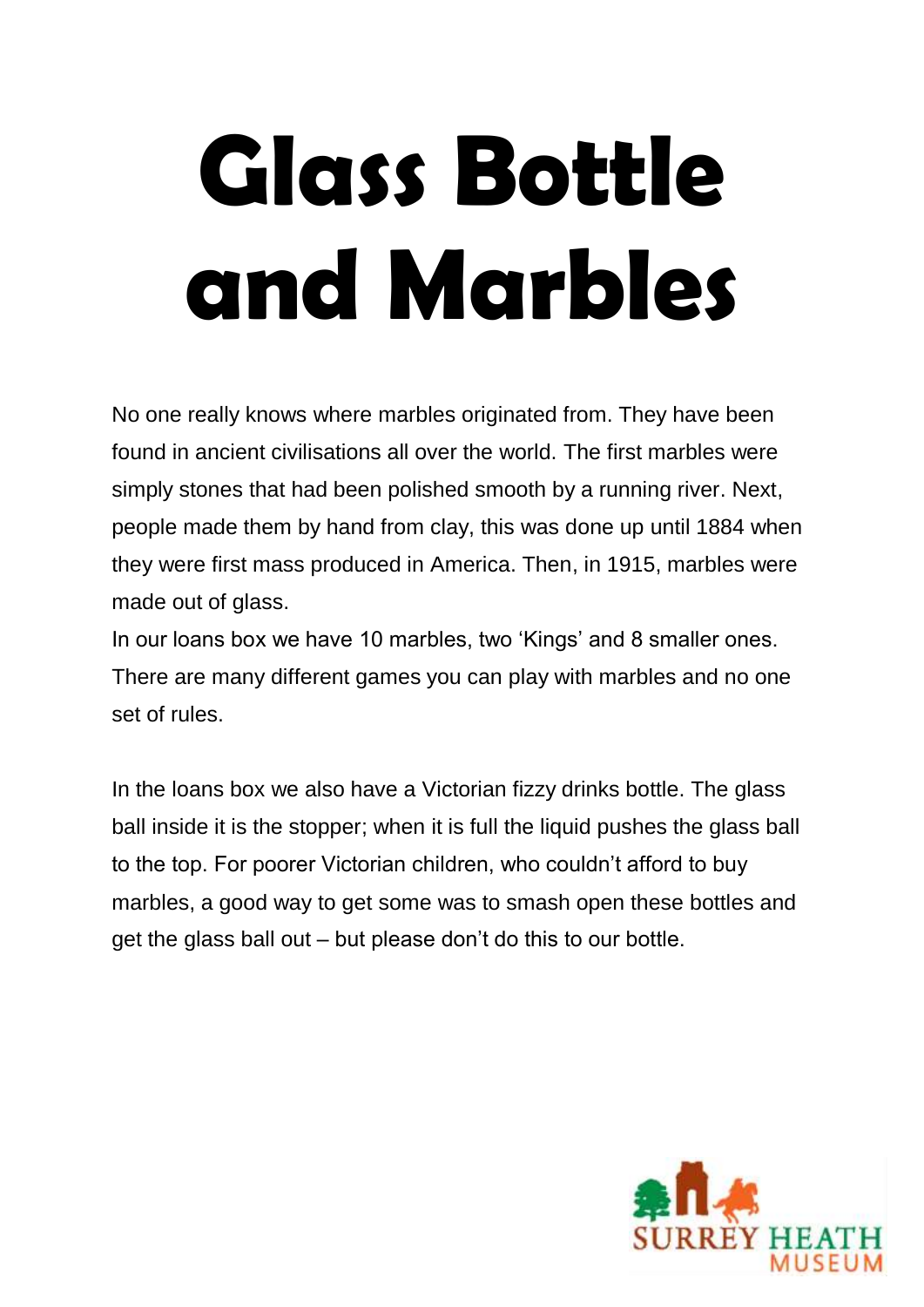## **Cup and Ball**



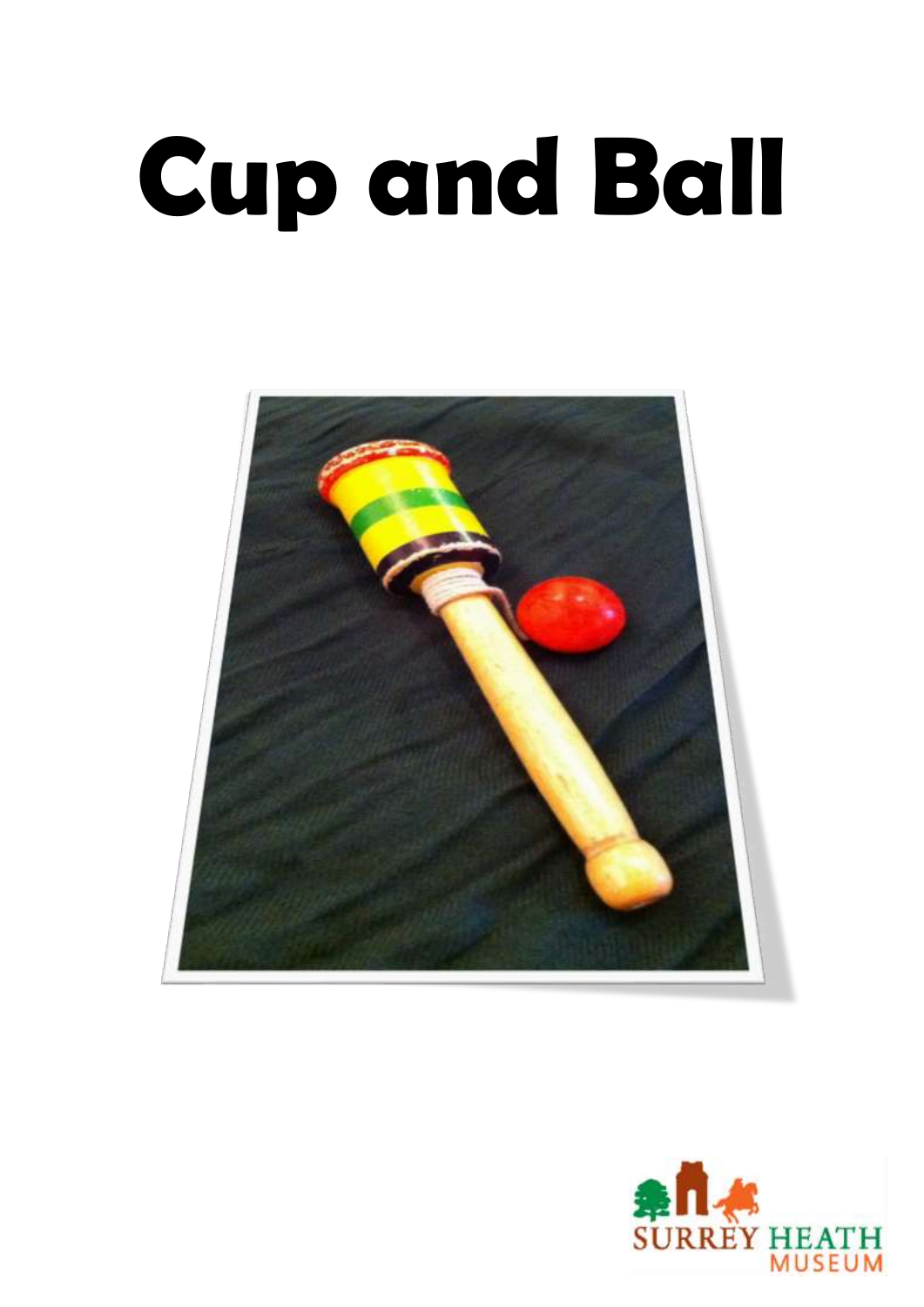# **Cup and Ball**

Cups and balls have been around since the 15th century. They were very common in Victorian school playgrounds and are still used today.

The idea of the game is to get the ball into the cup using one hand – not as easy as it looks. It was good for children's hand-eye co-ordination. The hope was that the more they played with the toy, the better their coordination would become.

In our loans box there is a replica toy we bought from our own shop, but it is still of the same design as it would have been in the Victorian era.

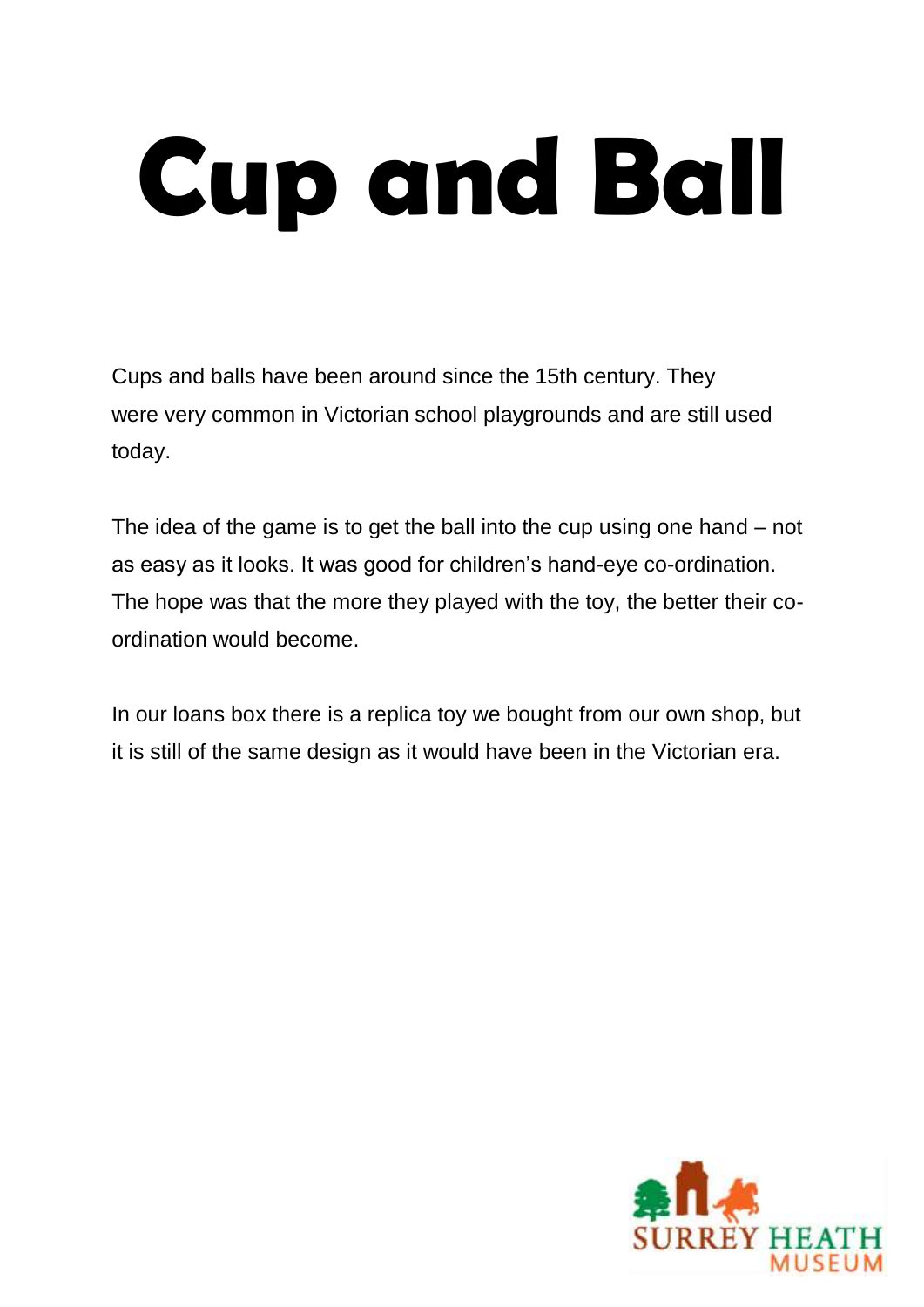# **Toy Soldier**



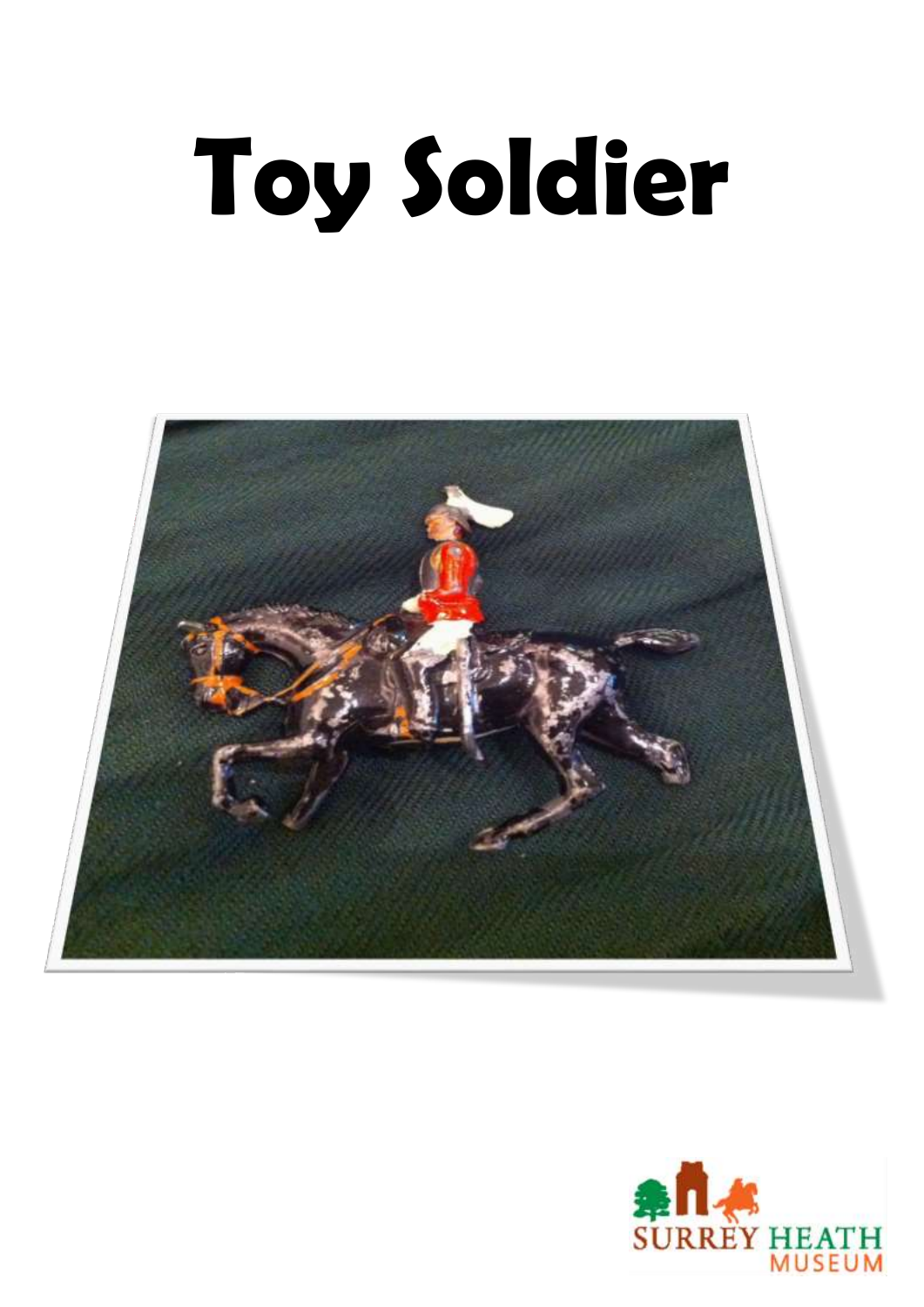# **Toy Soldier**

Miniature people and animal toys have been around since the earliest civilisations, but were made as ornaments rather than as toys. However, since medieval times, both children and adults have played with toy soldiers and assembled complex battle scenes.

Lead toy soldiers and other figures were very popular. They were first made in moulds in Germany during the 18<sup>th</sup> Century. Lead was used as it was a cheap and widely available, and people were not aware of it being a poisonous metal. Later tin was used which is not as soft and breakable as lead. Often the figures were sold unpainted at a lower cost, widening the market as well as adding another element of fun to the toys.

In our loans box we have a lead toy soldier. He is in a display box because lead is now known to be a poisonous metal.

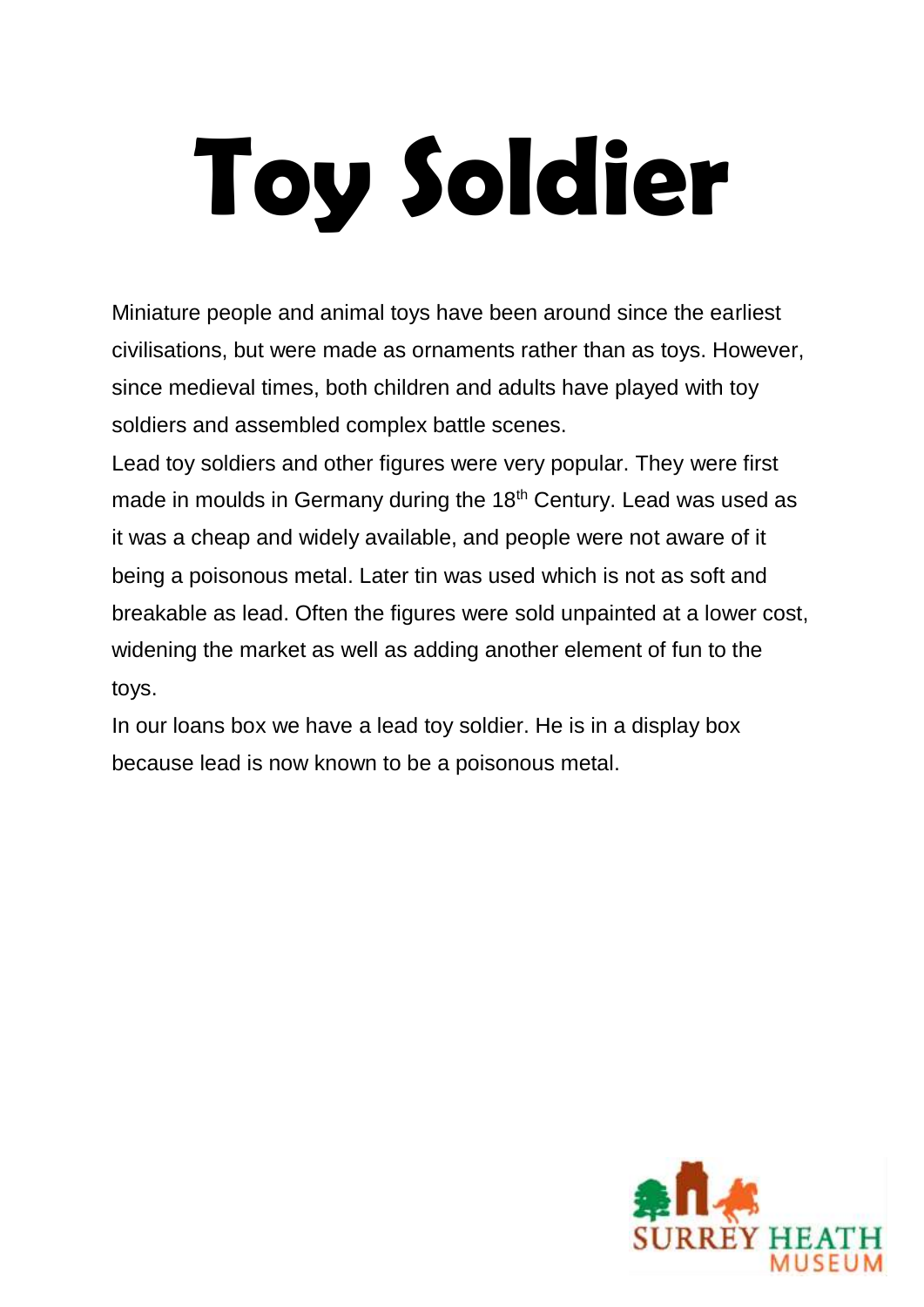### **Pop Gun**



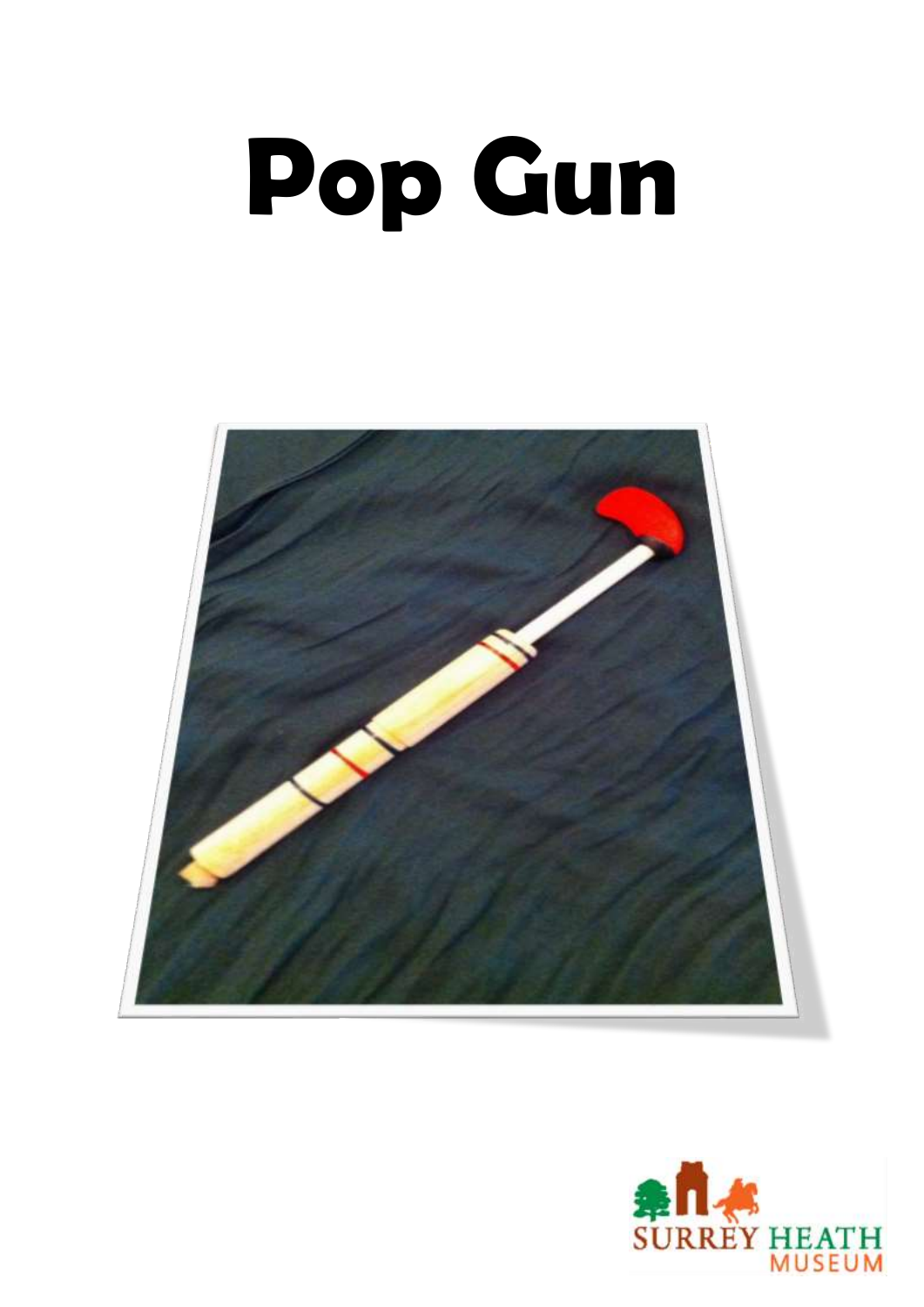#### **Pop Gun**

This replica toy is one example of the type of pop guns that were bought or made for Victorian children. Another example would have been the type where a flag popped out, instead of a cork. Pop guns would have been mainly for boys.

This one makes a wonderful 'pop' noise, why not have a go?

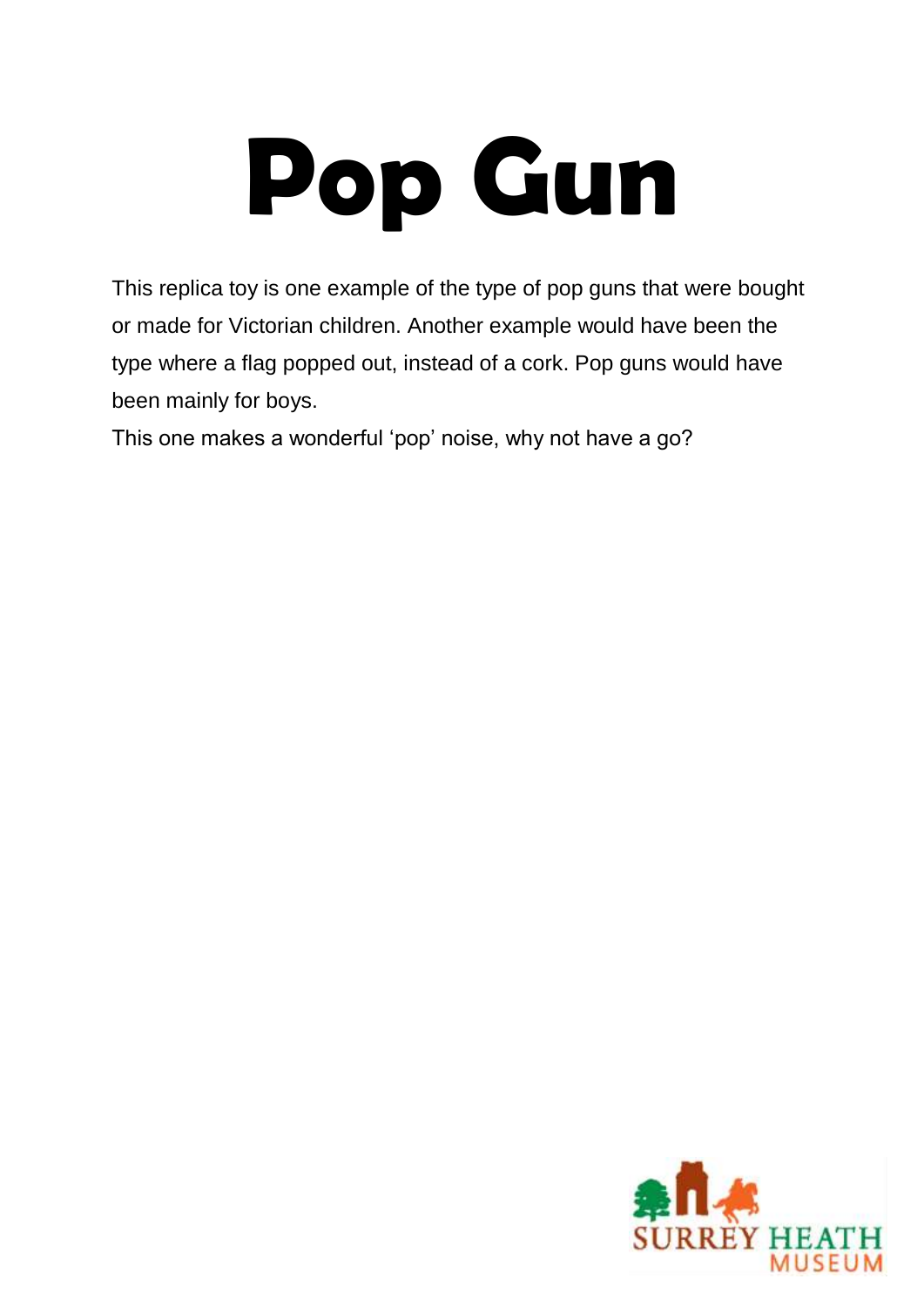### **Jacob's Ladder Game**



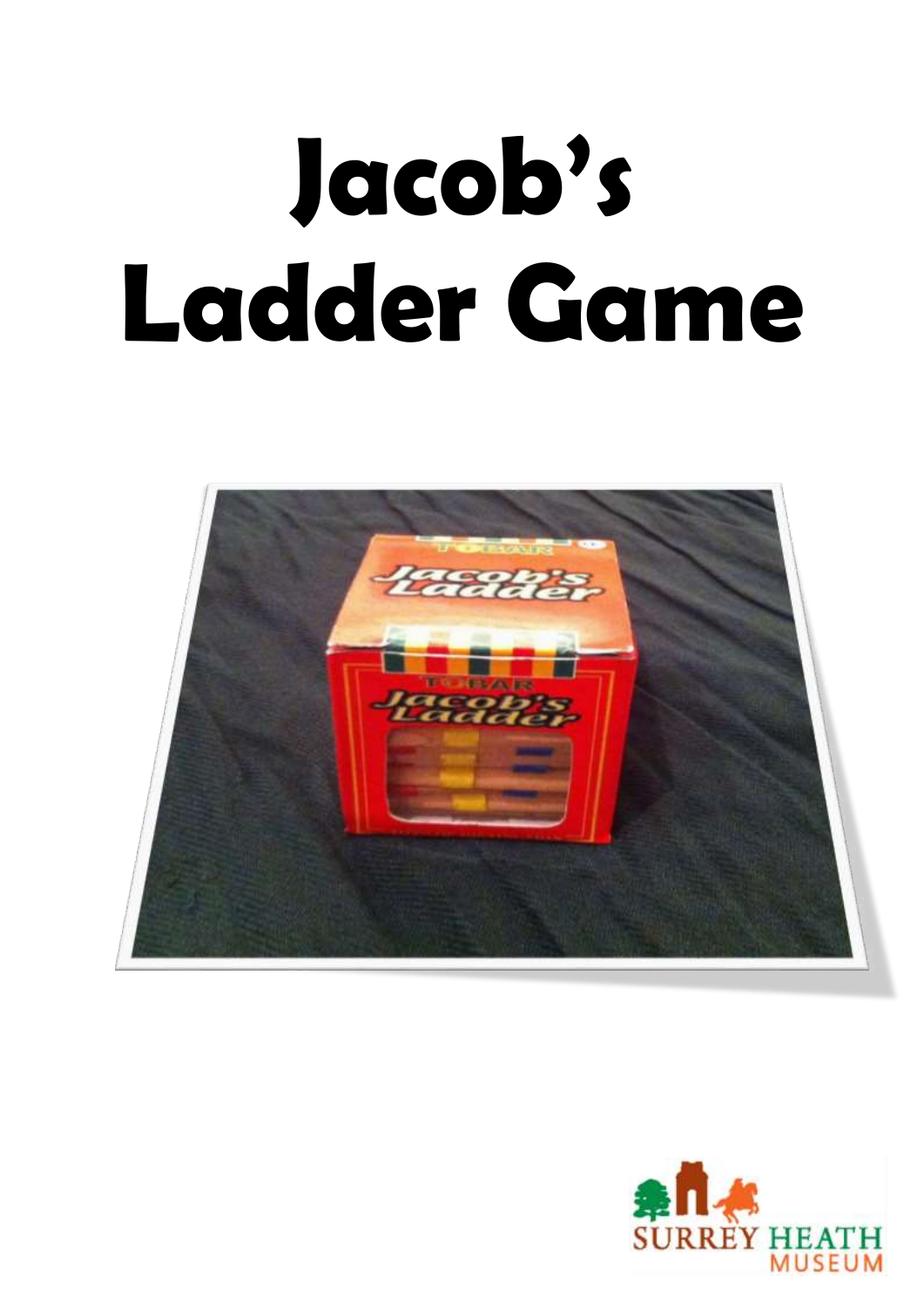### **Jacob's Ladder Game**

A Jacob's Ladder is a folk toy which dates back to the Pilgrim times in America. It is thought to have originated from a similar Chinese fallingblock toy.

When used it creates a visual illusion as the blocks appear to cascade down the string. However, this is actually the result of one block flipping over after another.

Its name comes from the biblical reference in Genesis 28:12 of the ladder to heaven, and because of its connections, Puritan children were allowed to use it as a Sunday toy.

Victorians were very interested in magic and illusions so toys and games of this sort became very popular in this era.

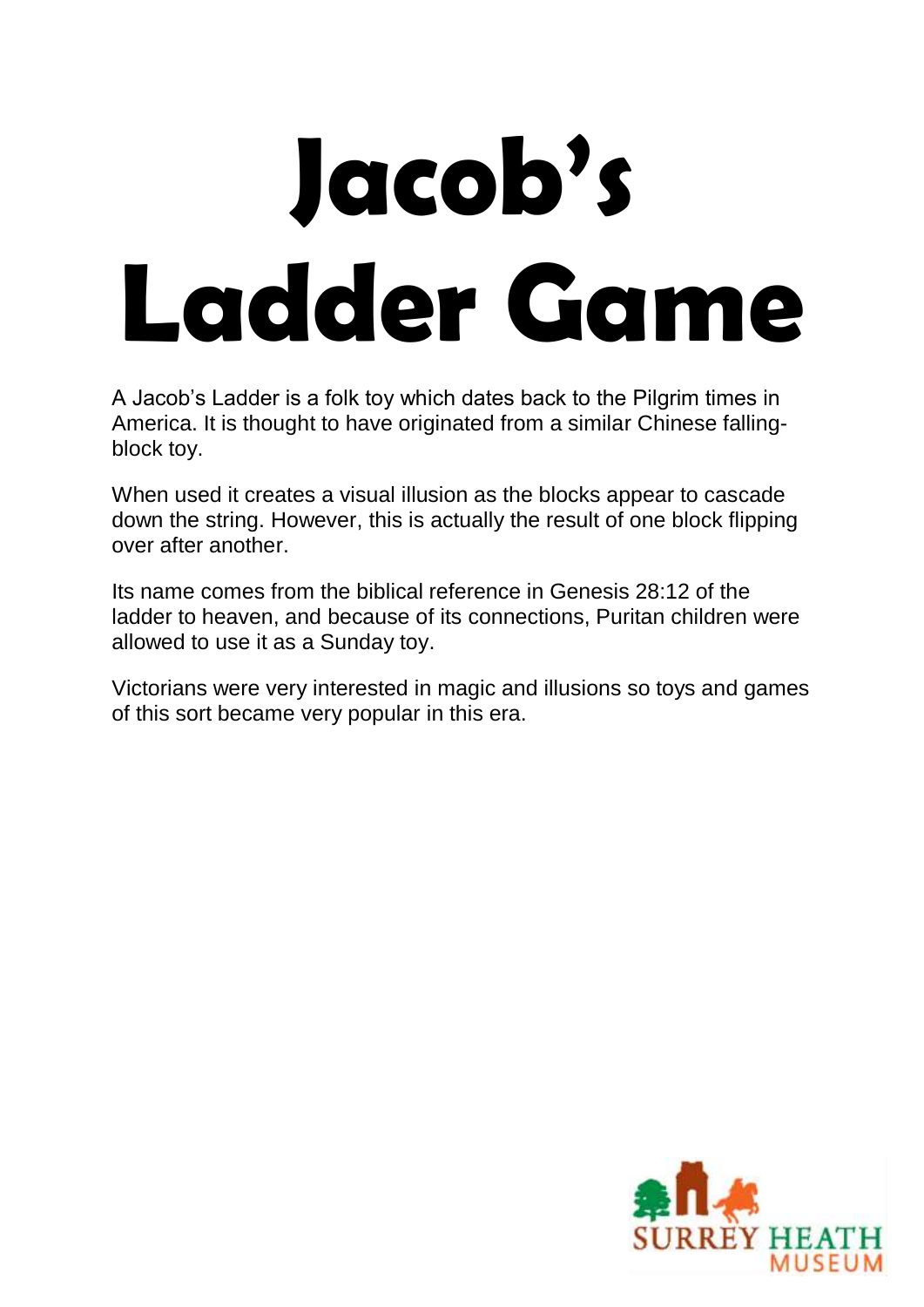#### **Cube Puzzle Game**



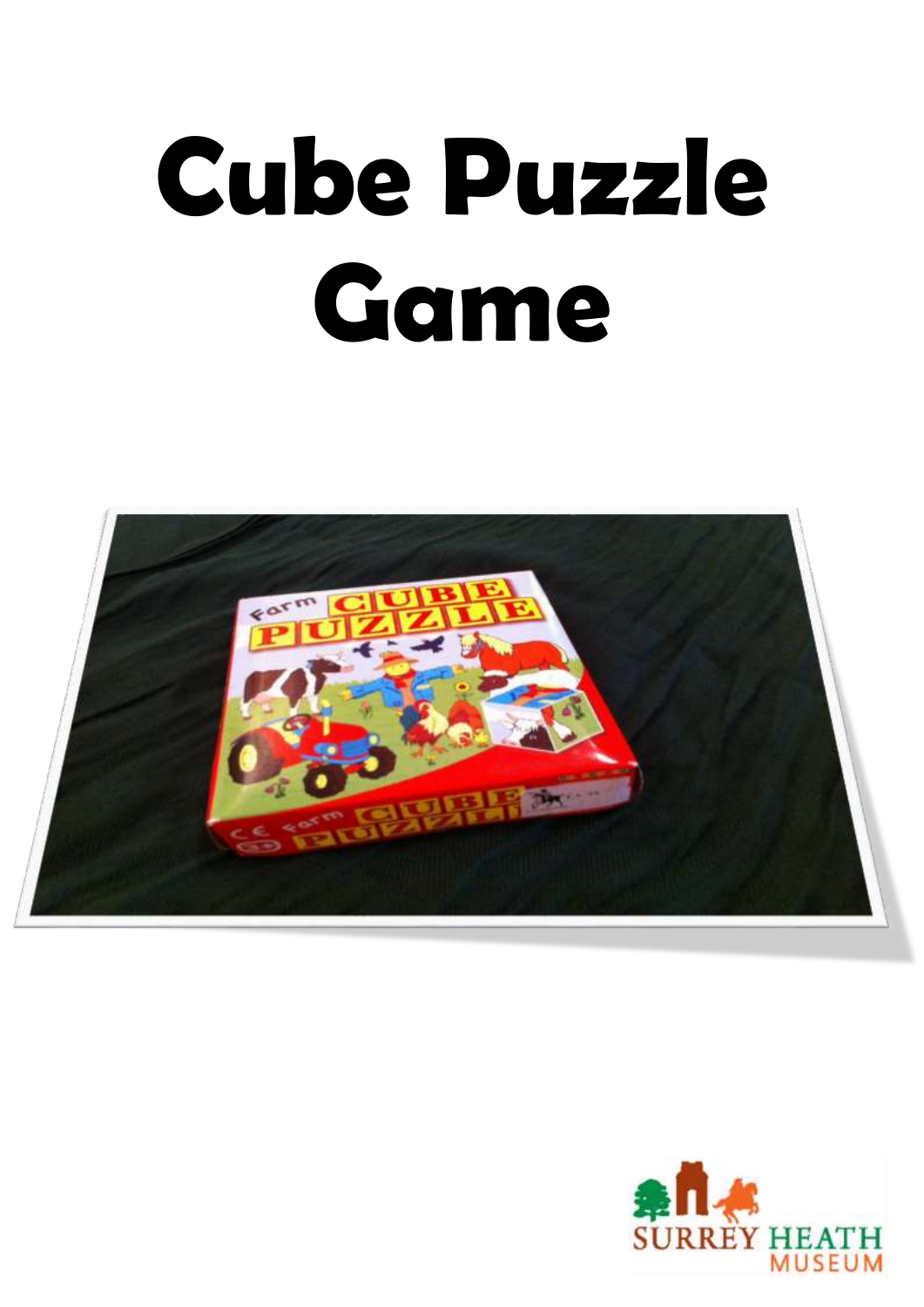### **Cube Puzzle Game**

This is a modern version of a type of puzzle that Victorian children would have played with. As each block has 6 sides it means you can have six different puzzles in one game.

Some Victorian children might also have used alphabet blocks, which were blocks with letters on them. These could help them to learn to read and spell.

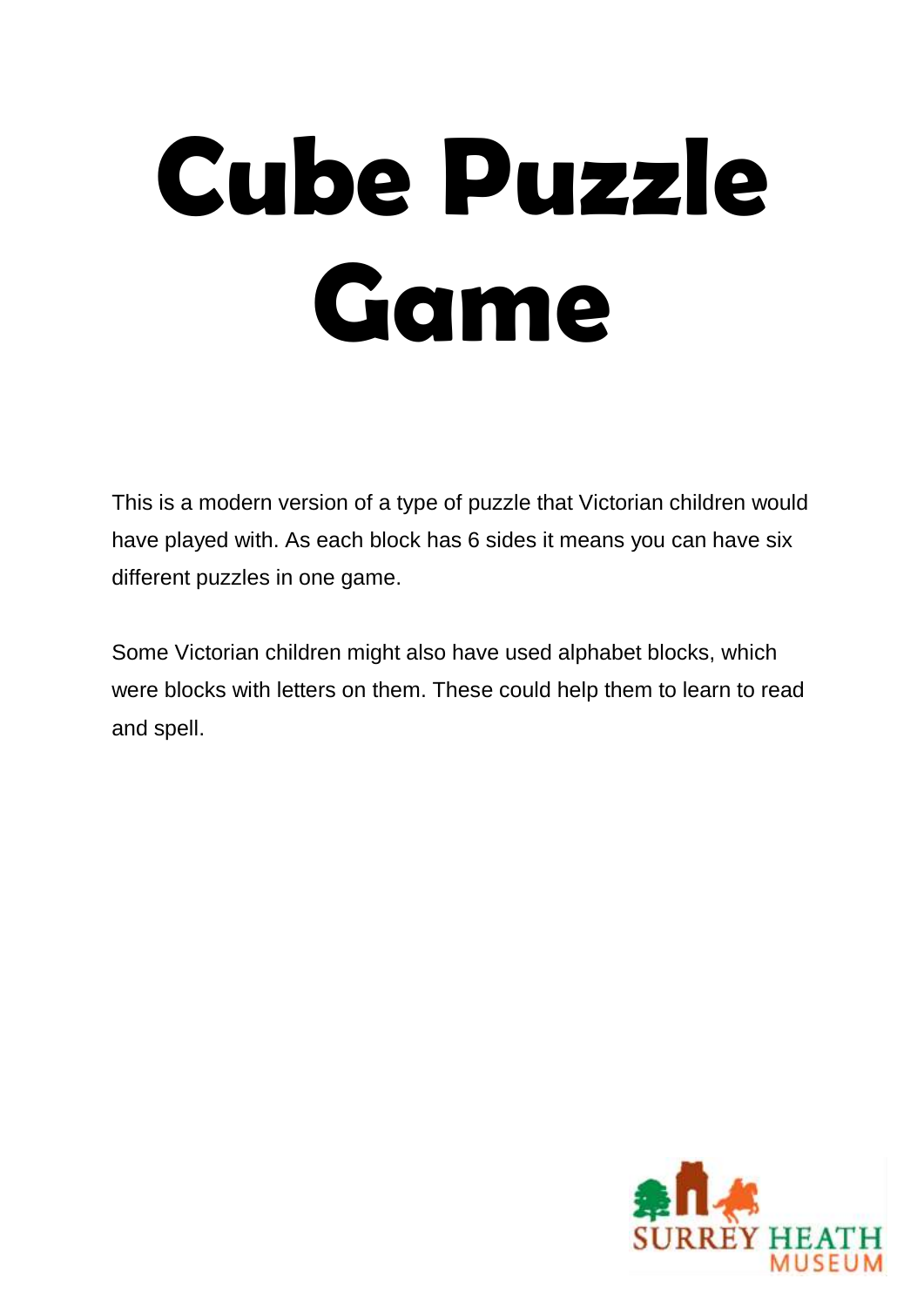#### **Happy Families Cards**



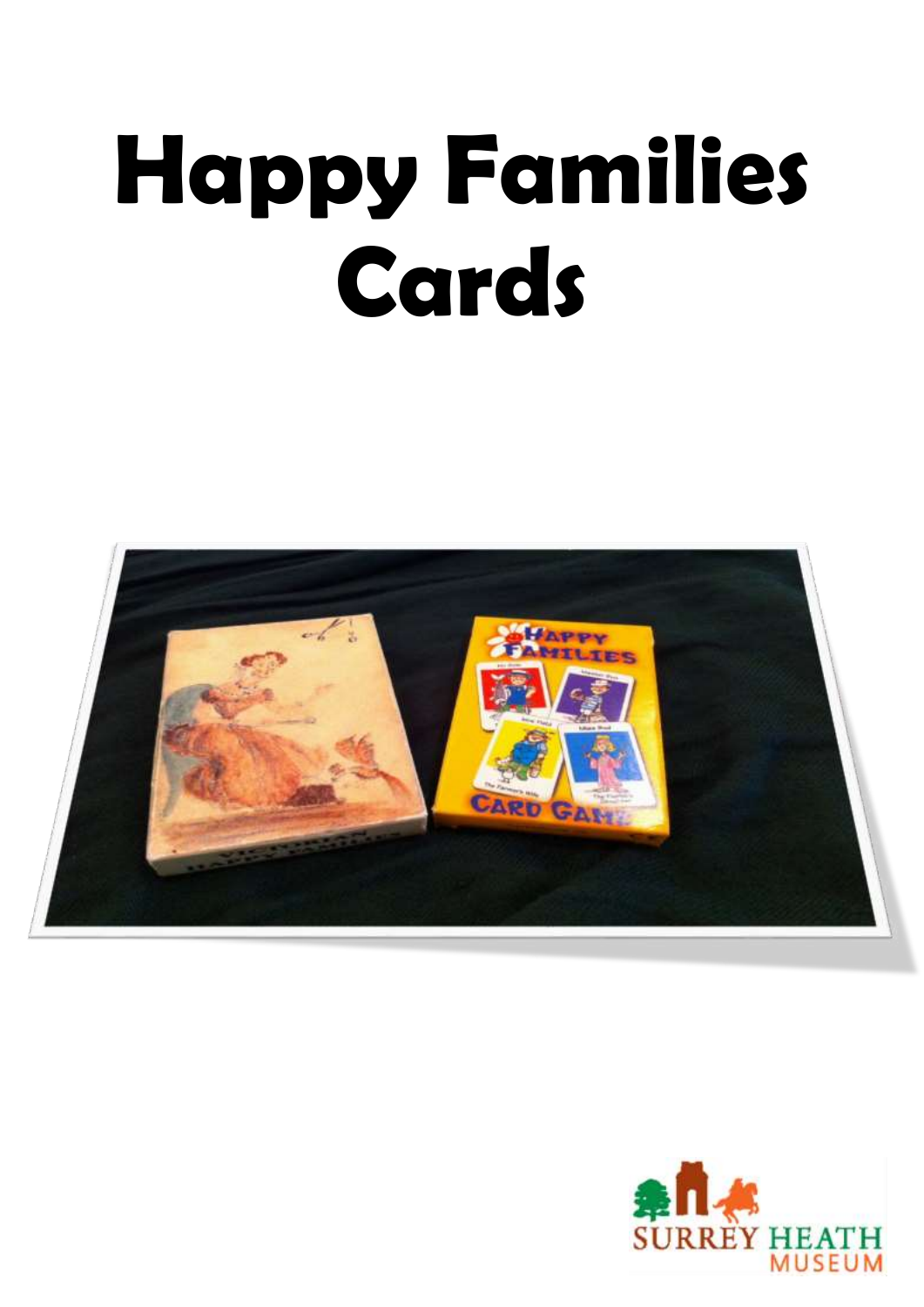#### **Happy Families Cards**

Card games and board games were often played in the evening by families for entertainment. As not many people could afford to buy cards, they often made their own at home. In the 18th century quiz cards became a popular game because they were considered an excellent way of learning through play, but the subjects were hardly entertaining in content! By the middle of the 19th century, however, packs of cards were being produced that were purely for pleasure. Colour printing also made these products far more attractive and they became extremely popular with children of all ages.

There are two packs of cards in our loans box. This first ones (Victorian Happy Families) are copies of hand drawn and coloured cards made in the 1860's by children of the Broadwood family of Lye house near Capel in Surrey. Bertha Broadwood, the eldest of the children, wrote on the envelope in which the cards were found: ''they were made by us because Lady Maud Bence Jones objected to her children playing-at cards.'' The second pack are a modern replica pack of the traditional 'Happy Families' game. The game aims to encourage the idea of a happy family life, with husband, wife, daughter and son. The cards also reflect the simplicity of people's roles within society, both within the family and within their town or village — a very different scene to family and job roles today.

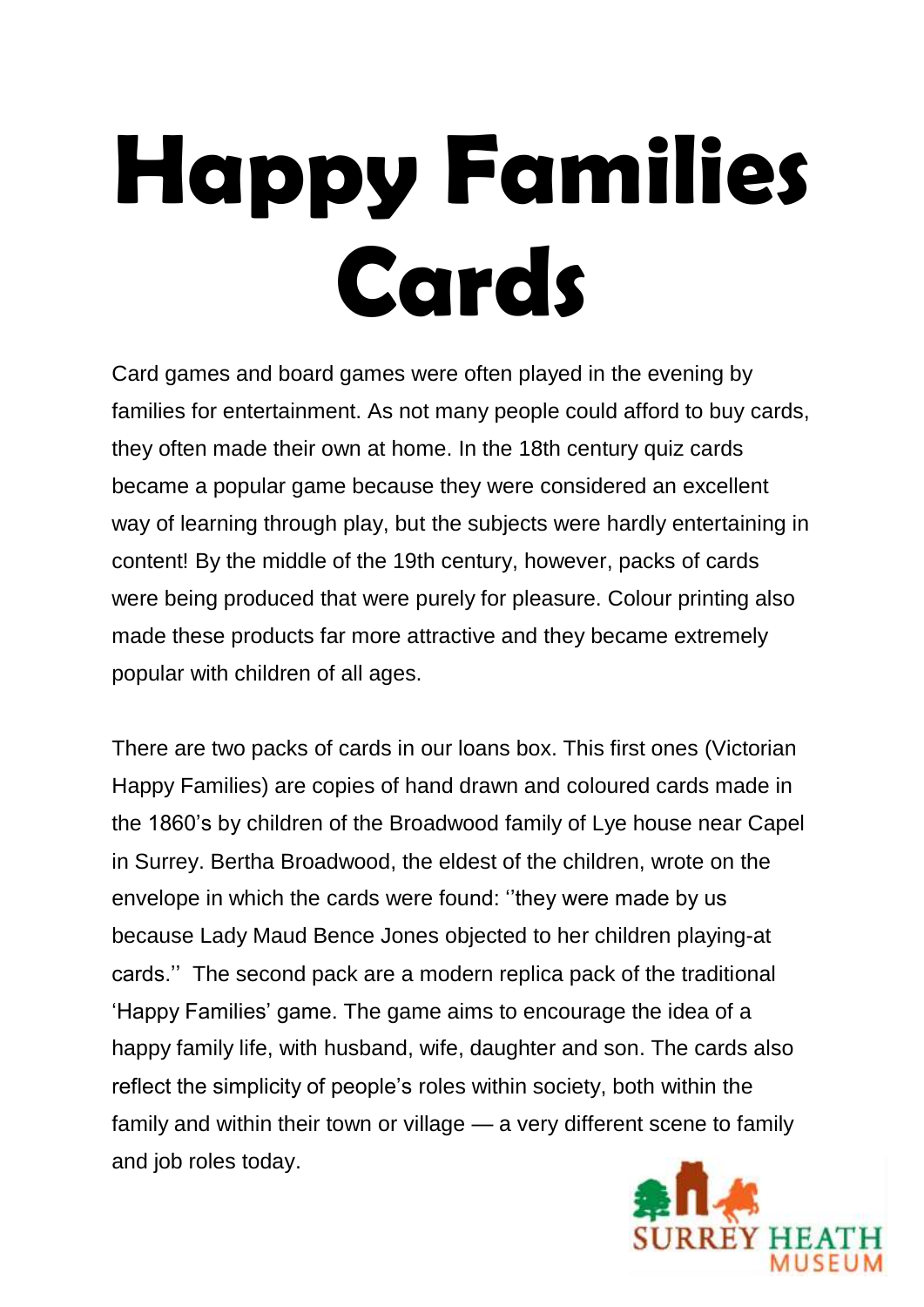# **A is for Army**



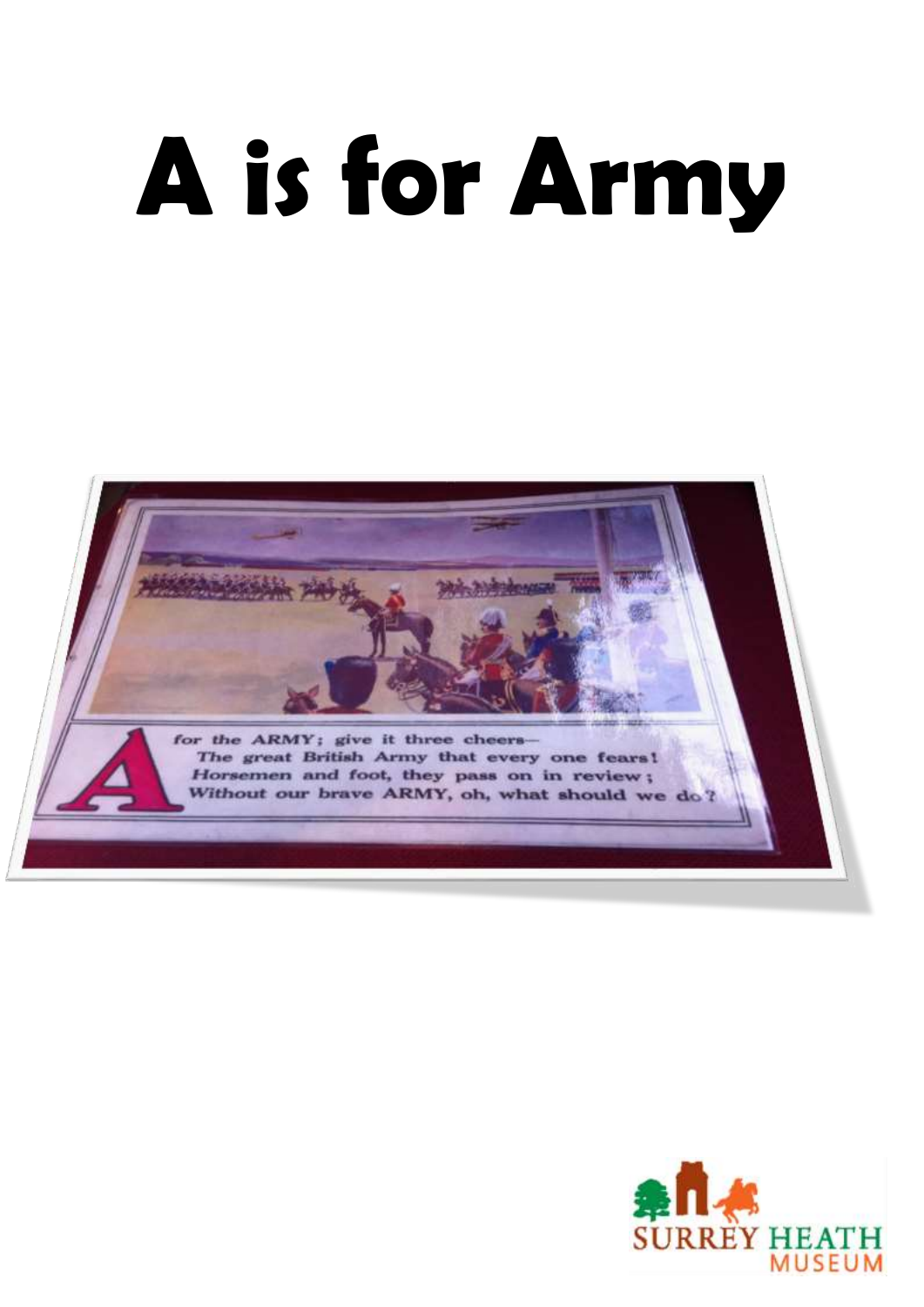# **A is for Army**

This is a picture of a page from a Victorian children's alphabet picture book. Just like today, children had books to help them remember the alphabet.

The army men in the picture are dressed the same as the lead soldier – very different to how modern army men dress today.

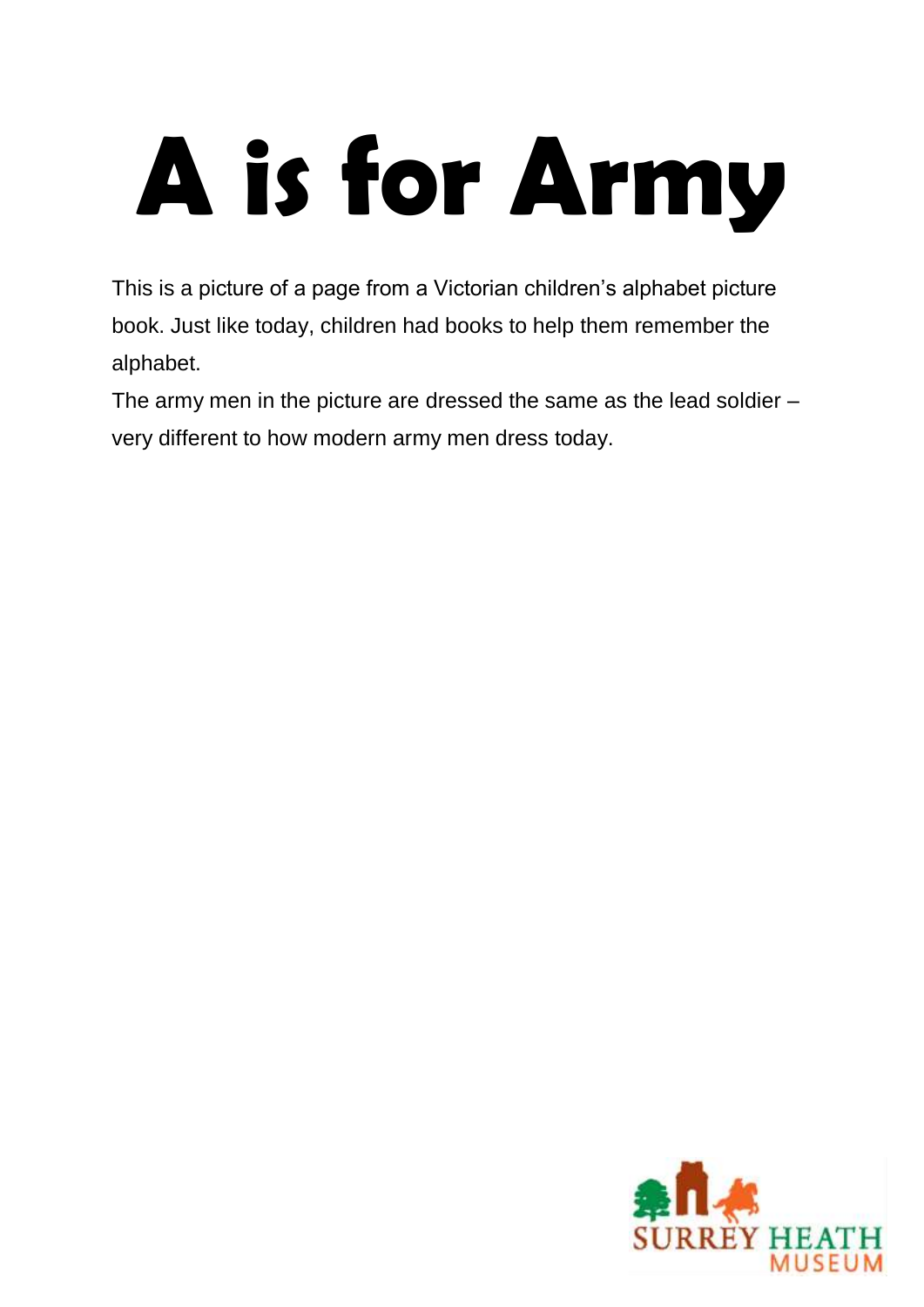# **Victorian Toy Shop**



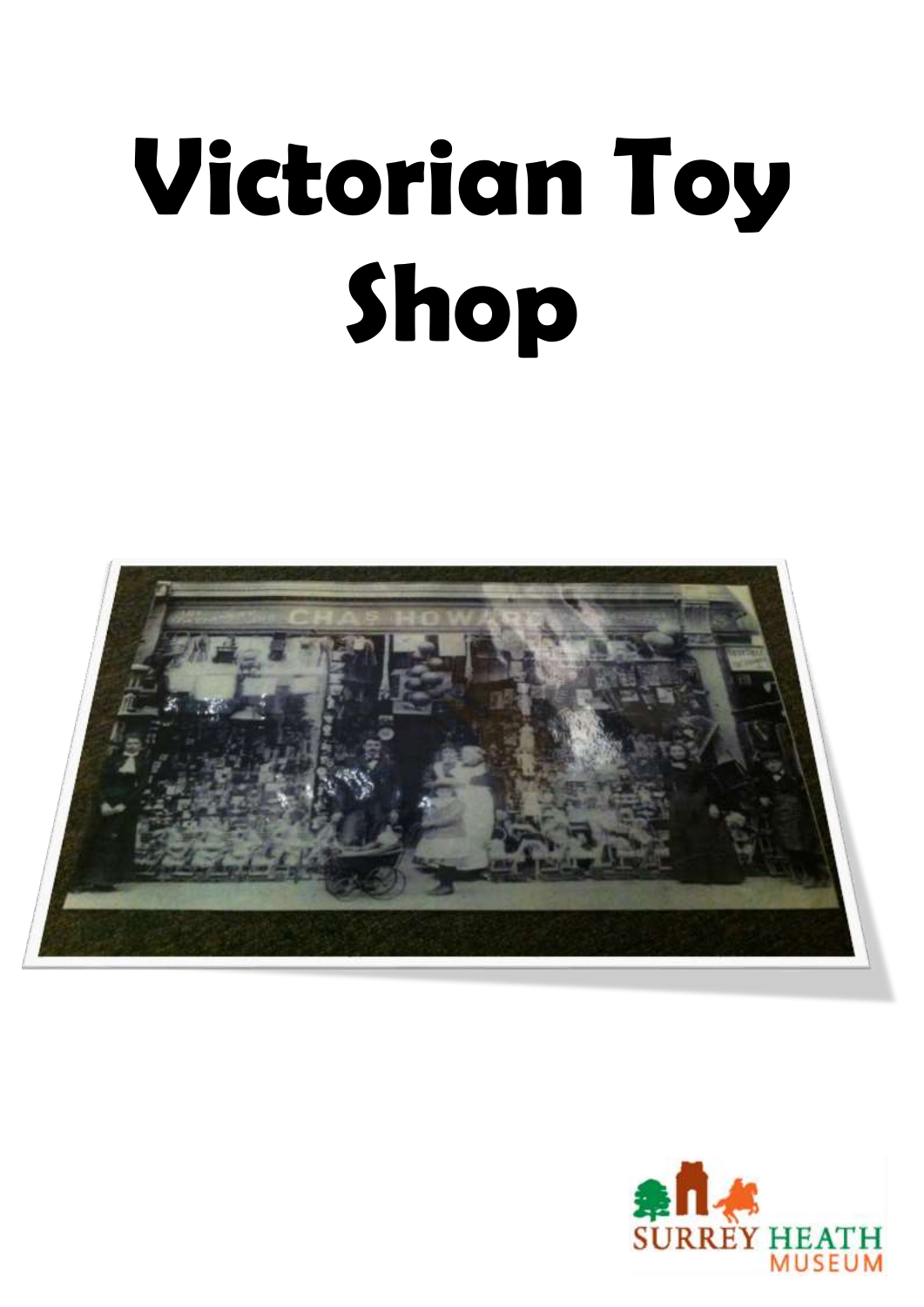# **Victorian Toy Shop**

This is a photograph of a Victorian toy shop in Camberley. It was owned by Mr Howard and you can see all the different types of toys displayed in the window. Have a look to see what toys you can spot.

This is the type of shop you could have gone to buy your dolls or to get them repaired.

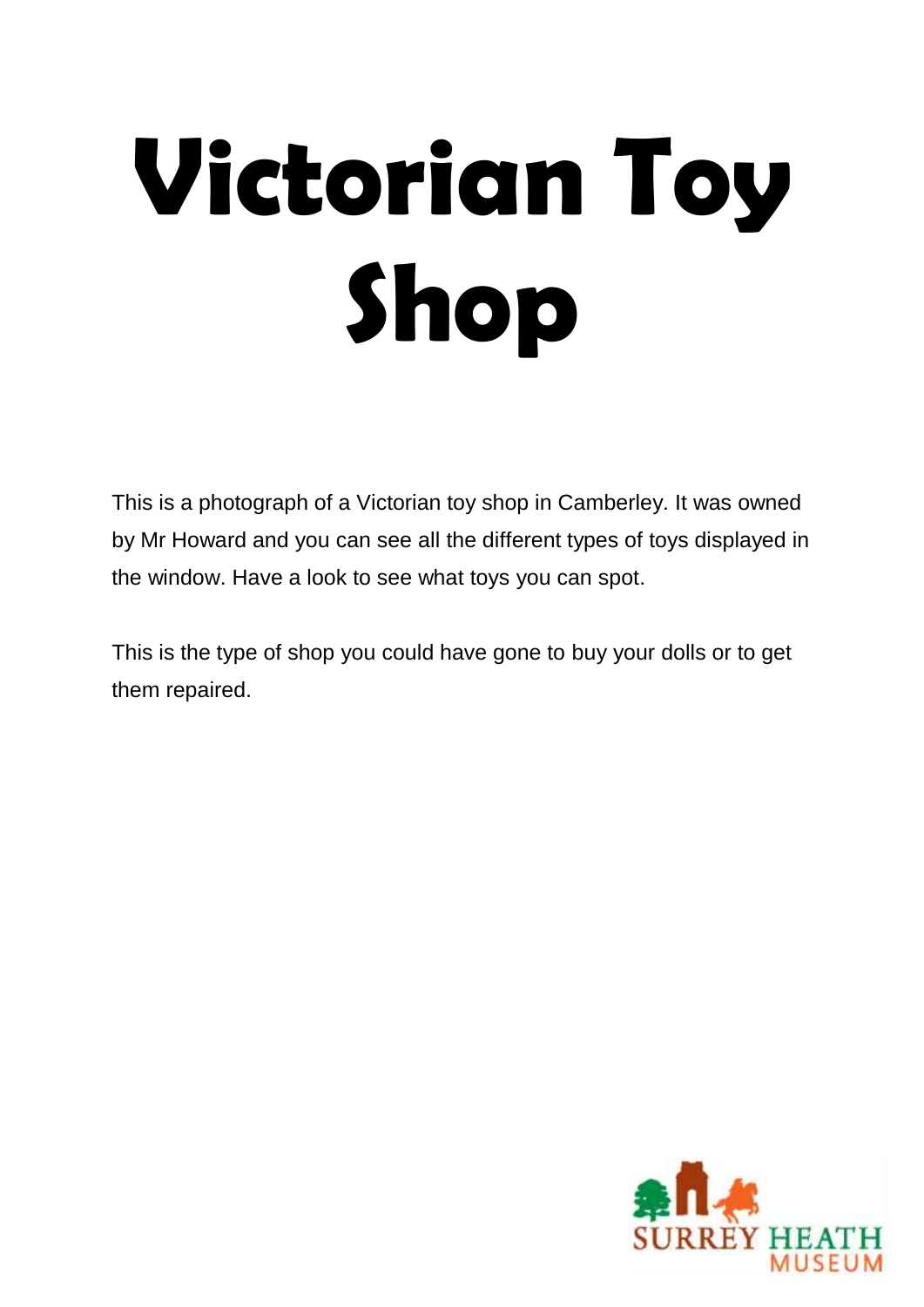#### **Denis and his Teddy**



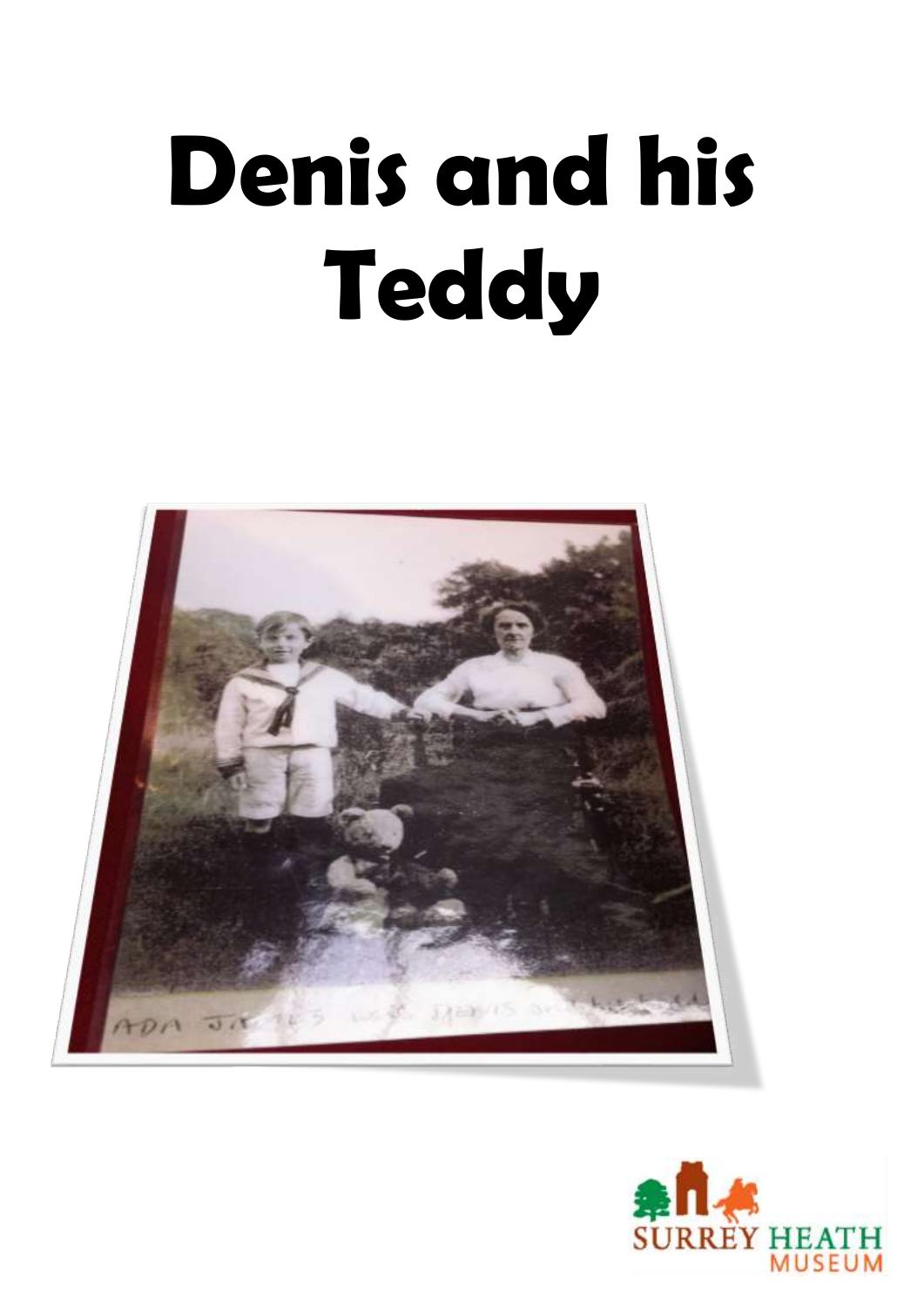#### **Denis and his Teddy**

This is a photograph of a little boy called Denis. He was a child in the Victorian era. He is dressed in a sailors outfit because it was the fashion of the time.

Can you guess Denis's favourite toy? - Yes his Teddy. Having the Teddy in the photograph shows how important he was to Denis.

Denis must have been a wealthy child to have such a grand teddy bear.

What is your favourite toy? Do you take it out with you or does it stay safe at home?

Before 1903, toy bears looked more realistic, with sharp teeth and glaring eyes. However, in 1903 an American company, having seen a cartoon of the then president Teddy Roosevelt with his bear, developed a range of bears with button eyes – they were named 'Teddy Bears'.

In the same year, Margaret Steiff, a German toy manufacturer, also saw the cartoon, and started to produce a jointed doll-like figure with a bear's head. Its success was overwhelming, and the demand for the Teddy Bear took off across the world.

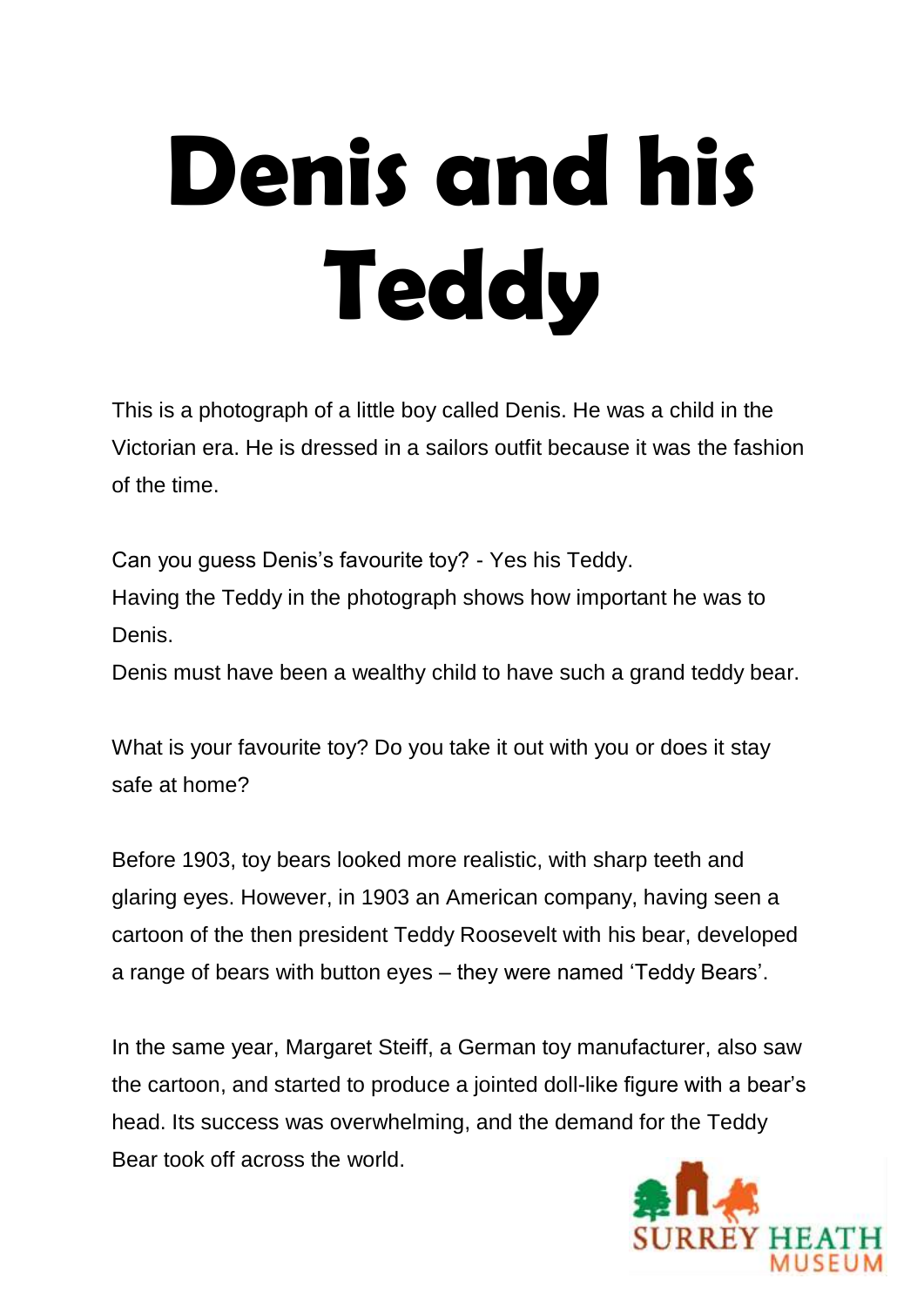#### **Activity Idea**

#### *Write a poem about one of our toys*

**Why not write an acrostic poem about one of the object in our loans box. An acrostic poem takes a word, and then uses each letter in this word to start a line of poetry.**

- Write the name of the object vertically on the left hand side of the page.
- Start each line with a word that begins with the letter on that line.
- Each line should describe the chosen object.
- These poems do not need to rhyme, or line length, so you can relax and have fun writing.

Why not then write a poem about *your* favourite toy in the same way.